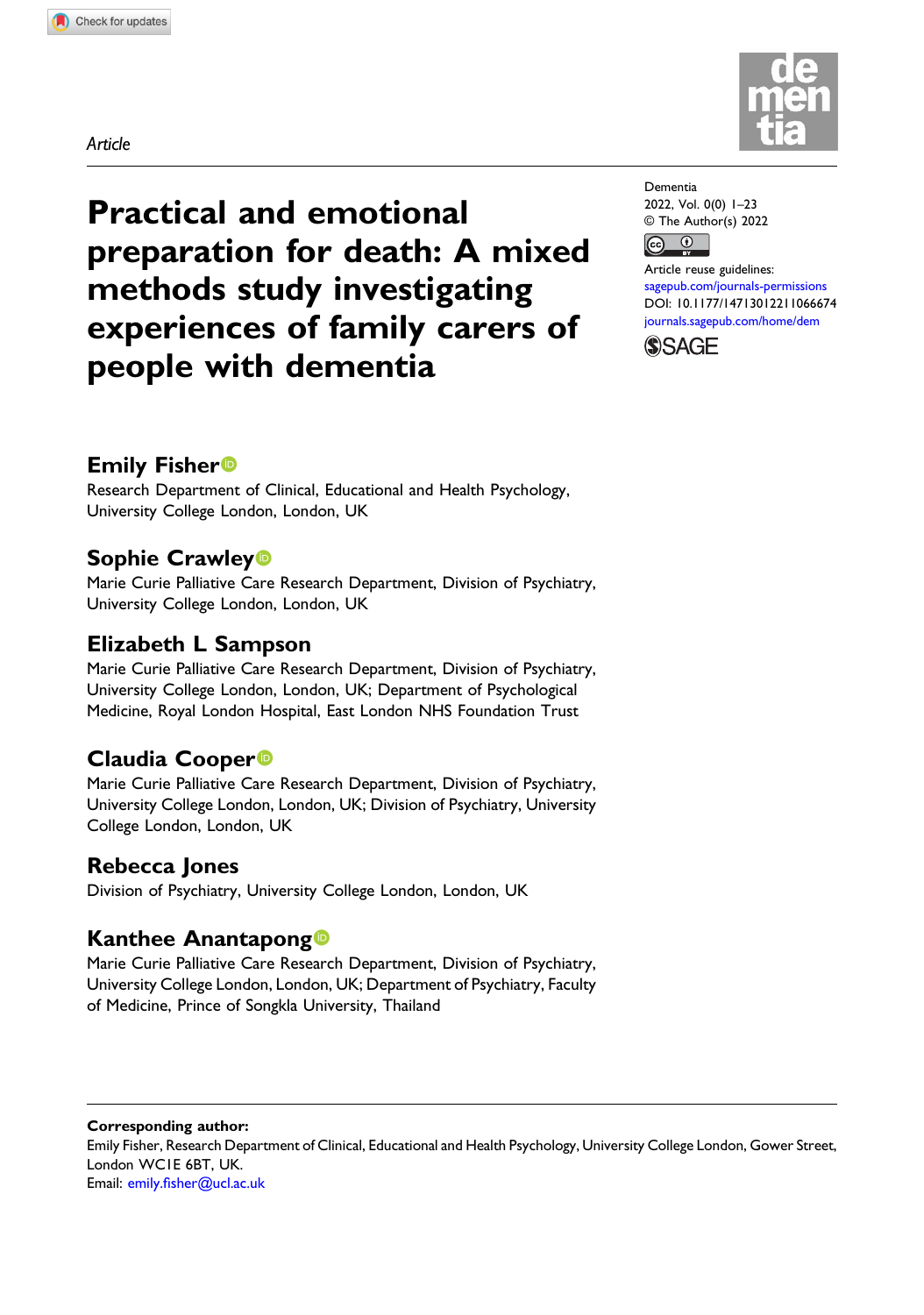### Kirsten Moore

Marie Curie Palliative Care Research Department, Division of Psychiatry, University College London, London, UK; National Ageing Research Institute, Parkville, Victoria, Australia

#### Abstract

**Background:** When family carers are more prepared for the end of the life of a person they care for, they report improved bereavement outcomes. Few studies have explored how carers prepare for the death of a person with dementia. We aimed to explore how carers for people with all stages of dementia experience preparing for end of life care and death.

**Methods:** This was a mixed methods cross-sectional study. Family carers of people with dementia  $(n = 150)$  completed a structured interview with validated scales, alongside questions about death preparedness and advance decisions. A sub-sample  $(n = 16)$  completed qualitative interviews exploring their experiences of planning for end of life. We fitted logistic regression models to explore associations with preparedness, and thematically analysed qualitative data.

Results: We addressed practical and emotional preparation separately for 143 participants. Fifty seven percent of participants were very practically prepared for death, while only 29% were very emotionally prepared. Male carers were more likely than female carers to report being very emotionally and practically prepared. Higher engagement with healthcare professionals was associated with feeling very practically prepared; although we found that formal discussions of end of life care issues with healthcare professionals did not impact carers' feelings of preparation. Higher levels of dementia severity and carer depression were associated with feeling very emotionally prepared. Three qualitative themes related to practical and emotional preparation were identified: (1) ambiguity and uncertainty; (2) support from the system; and (3) how death is perceived by the carer.

Conclusions: While most carers felt practically prepared for death, emotional preparation was much lower. Further research is needed to understand how engagement with healthcare professionals or other forms of social or emotional support could help carers, particularly female carers, to emotionally prepare for their relative's death.

#### Keywords

death preparation, death preparedness, dementia, dementia carers, end of life, end of life preparation, family carers, mixed methods

#### Introduction

An estimated 850,000 people in the UK live with dementia ([Prince et al., 2014\)](#page-20-0), supported by around 700,000 unpaid family and friend carers (referred to as carers throughout) who take on the majority of care responsibility ([Lewis et al., 2014](#page-19-0)). Carers often carry a physical, emotional and financial burden (Chan et al, 2013; [Lindauer & Harvath, 2014\)](#page-20-1). Dementia is the leading cause of death in England and Wales (Offi[ce for National Statistics, 2018](#page-20-2)), but is widely under-recognised by carers as a terminal condition [\(Andrews et al., 2017\)](#page-18-0).

Preparation for death is multifaceted and varies according to individual circumstances, but there are key practical, medical, psychosocial and spiritual features in carers of people with dementia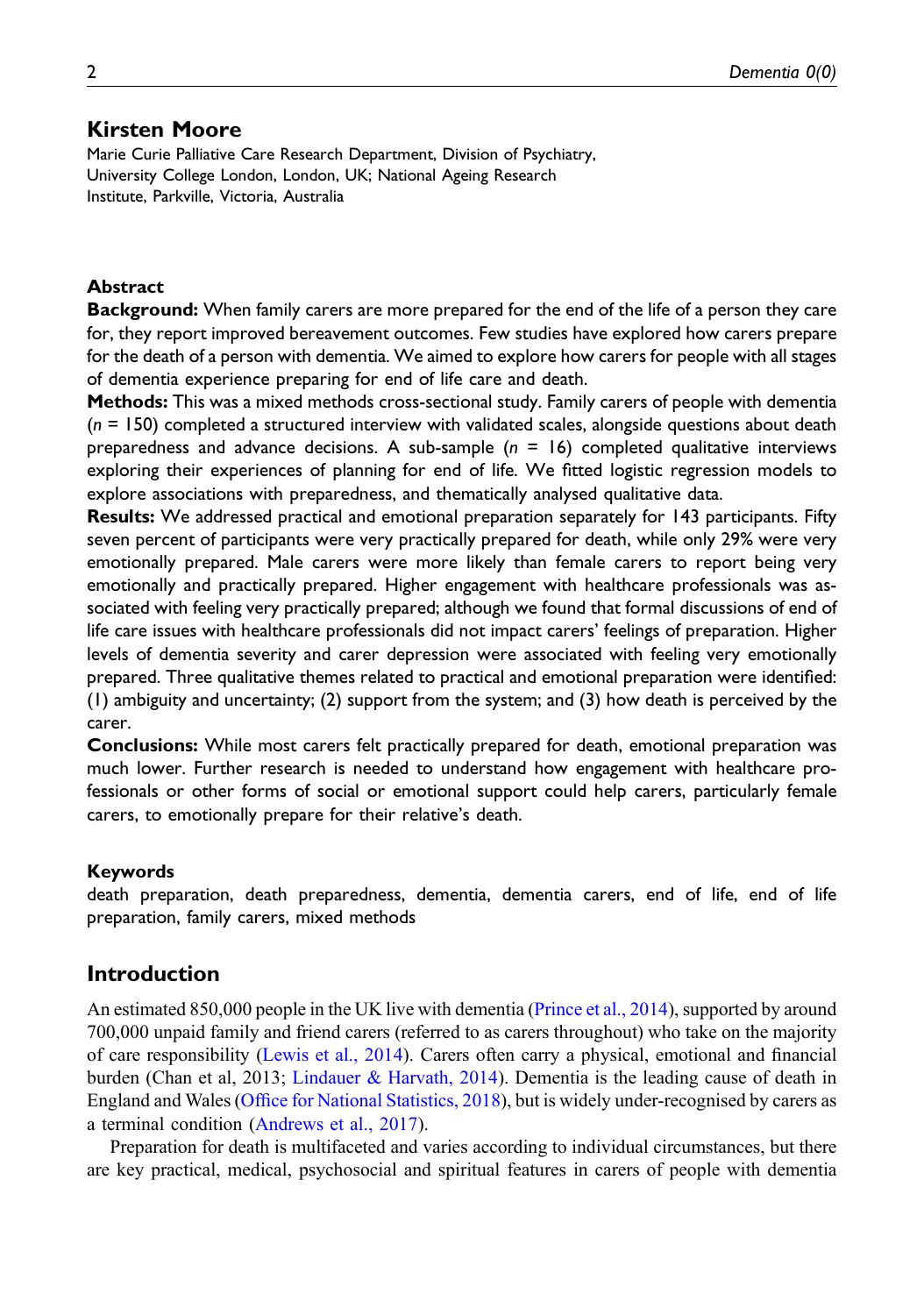([Durepos et al., 2018;](#page-19-1) [Hebert, Prigerson et al., 2006\)](#page-19-2). More specifically, preparation for death can include dealing with legal and financial affairs, understanding disease progression, having information needs met to support end of life decision-making, acceptance of loss, accessing support from family and professionals and completing religious rituals. Greater preparation has been as-sociated with improved carer outcomes, such as lower anxiety levels [\(Henriksson & Arestedt, 2013](#page-19-3)) and less complicated grief after death ([Hebert, Dang et al., 2006](#page-19-4); [Schulz et al., 2003](#page-21-0); [Supiano et al.,](#page-21-1) [2020](#page-21-1)), characterised as disabling distress affecting daily functioning for more than six months after the death of a significant other [\(Prigerson et al., 2009\)](#page-20-3). Carers of people with dementia are often unprepared for the death, with studies finding a lack of preparation in one to two-thirds of carers ([Hovland-Scafe & Kramer, 2016;](#page-19-5) [Schulz et al., 2003\)](#page-21-0).

The National Institute for Health and Care Excellence (NICE) (2018) guidelines recommend supporting people with dementia and their carers in end of life preparation through advance care planning, which involves facilitating 'early and ongoing' discussions about planning ahead and supporting with documentation including lasting powers of attorney and preferences about medical treatment (recommendation 1.1.12). Similarly, the European Association for Palliative Care (EAPC) guidance for dementia and end of life care states that healthcare professionals should initiate 'timely discussions', and patient and carers' information and support needs should be met throughout the disease course [\(van der Steen et al., 2014](#page-21-2) p.202). However, there are barriers to these discussions, including avoidance or resistance from the person with dementia ([Hirschman et al., 2008\)](#page-19-6), lack of knowledge and confidence of carers [\(Dickinson et al., 2013](#page-18-1); [Livingstone et al., 2010](#page-20-4)) and reluctance of healthcare professionals to initiate discussions for fear of causing distress ([Livingston et al.,](#page-20-5) [2012](#page-20-5)). Despite guidelines, there is lack of clarity around which healthcare professionals are ultimately responsible for facilitating advance care planning ([Moore et al., 2019;](#page-20-6) [Saini et al., 2016\)](#page-20-7).

There has been little empirical research examining preparation for end of life amongst carers of people with dementia. The few studies published have explored death preparation retrospectively after death ([Hebert, Dang, et al., 2006](#page-19-4); [Hovland & Kramer, 2019;](#page-19-7) [Schulz et al., 2003\)](#page-21-0), or in advanced stages of disease ([Schulz et al., 2015](#page-21-3)) and most have been conducted in the USA [\(Hebert, Dang,](#page-19-4) [et al., 2006;](#page-19-4) [Hovland & Kramer, 2019](#page-19-7); [Schulz et al., 2015;](#page-21-3) [Schulz et al., 2003\)](#page-21-0). One study identified factors associated with death preparedness reported after death, and found that Black carers, carers with less education and income and more depressive symptoms were less likely to feel prepared, while those caring for someone with greater pain prior to death were more likely to feel prepared ([Hebert, Dang, et al., 2006](#page-19-4)).

We aimed to extend the current literature by combining qualitative and quantitative methods to explore carer preparation for death while still caring for someone with dementia. We recruited carers in a different context – the UK, and at all stages of disease progression. Our research questions included:

- 1. Do carers feel prepared for end of life?
- 2. How do carers prepare for end of life?
- 3. What are the characteristics associated with preparation for death in carers?

## **Methods**

#### Study design

This was a mixed methods cross-sectional study, interviewing family carers of people with dementia in England and Wales. We used data from the Experiencing Loss and Planning Ahead Study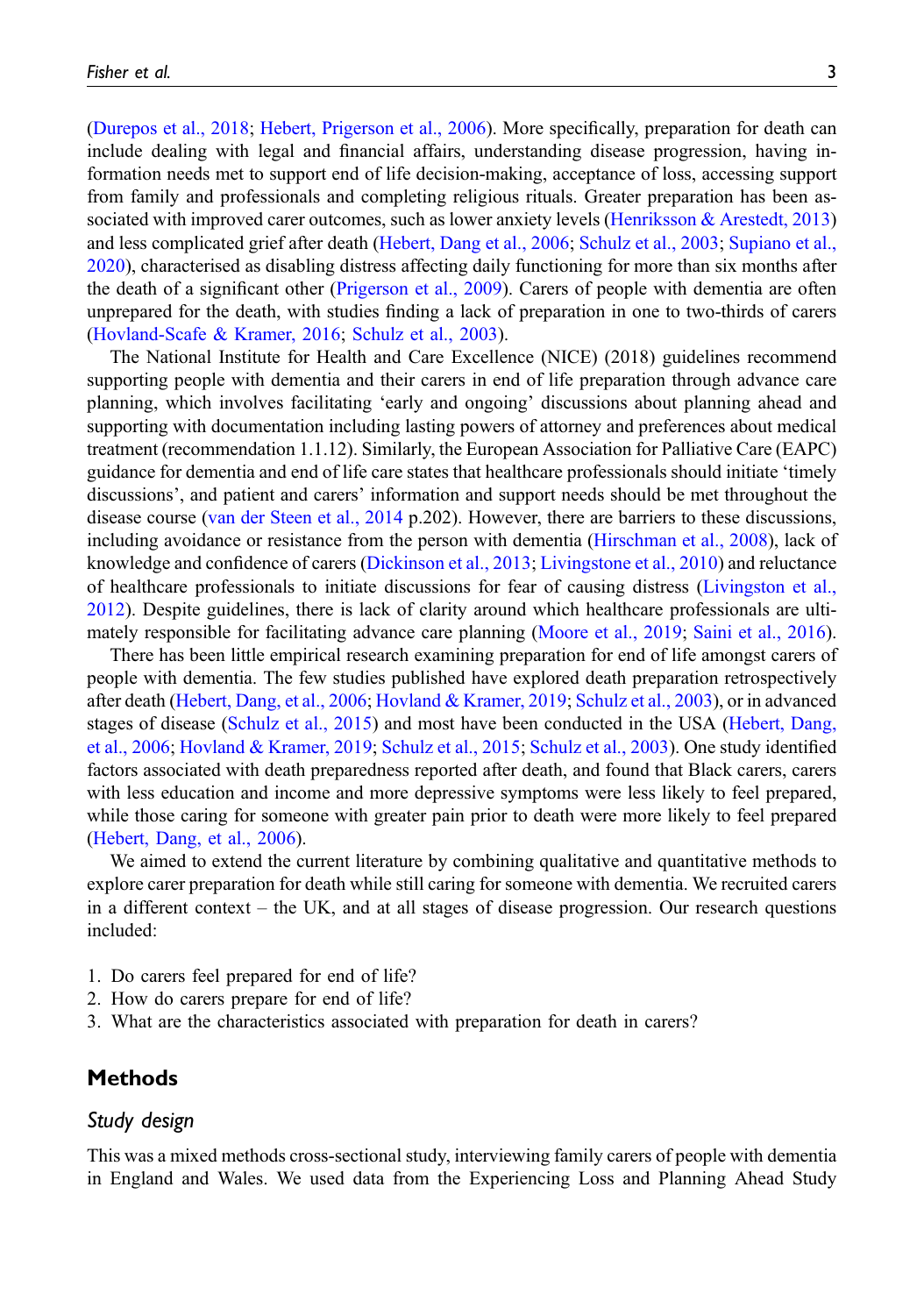(ELPAS), which had a primary aim of examining the relationship between anticipatory grief and death preparedness in family carers of people with dementia ([Moore et al., 2020](#page-20-8)).

### **Eligibility**

Inclusion criteria comprised: family or friend carers of a person with a formal diagnosis of any dementia providing practical, emotional, supervisory or social support. Participants did not have to be primary carers, and the person with dementia could be living at home or in residential care. Carers were aged 18 years or over and living in England or Wales. We excluded carers who could not communicate in English or who did not have capacity to give informed consent.

## Recruitment

Carers were recruited via the Join Dementia Research Web site, memory clinics, community mental health services and Admiral Nursing services in nine National Health Service (NHS) Trusts, Admiral Nursing services run by Royal British Legion and promotion by Alzheimer's Society. Carers who indicated their interest were sent a Participant Information Sheet, and after three days were recontacted to arrange a date and time for the interview if they agreed to participate.

### Data collection

All carers took part in a structured interview for quantitative analysis, and a sub-sample took part in a semi-structured interview for qualitative analysis. The structured interview and qualitative interview topic guide were informed by the literature, an academic steering group and a panel of five carers, and we trialled the interview schedule on two carers as a pilot. Written consent was given immediately before the interviews.

Validated measures were used in the structured interview, including measures of anxiety and depression (Hospital Anxiety and Depression Scale [HADS]; [Zigmond & Snaith, 1983\)](#page-21-4), grief (Marwit–Meuser Carer Grief Inventory [MMCGI] – short version; [Marwit & Meuser, 2005\)](#page-20-9), dementia knowledge (Dementia Knowledge Assessment Scale [DKAS]; [Annear et al., 2017\)](#page-18-2), dementia severity (Clinical Dementia Rating [CDR]; [Morris, 1993\)](#page-20-10) and health literacy and relationships with healthcare professionals (Health Literacy Questionnaire [HLQ]; [Osborne et al., 2013\)](#page-20-11). There were also questions about end of life preparation such as if the carer had discussed advance decisions with healthcare professionals, and if formal end of life care documents were in place.

To elicit a carer's feeling of preparation we used a single question previously used in studies with family carers ([Hebert, Dang, et al., 2006;](#page-19-4) [Schulz et al., 2015](#page-21-3)): 'If your loved one were to die soon, how prepared would you be for his/her death?'. Responses comprised: not at all; somewhat; very; and not sure and were dichotomised for analysis into very prepared and not very prepared (somewhat/not at all/not sure). After completing the first seven structured interviews, we revised the question on death preparedness as we found that participants struggled to respond to the single question. After asking for clarification, we found that participants could more readily respond if we distinguished between emotional and practical preparation. For the remaining interviews, we split the question into emotional and practical preparation, and added the 'not sure' response for those who still struggled to respond.

Interviewers recorded quantitative data from 150 structured interviews in the case report form. Carers often wanted to tell us more information beyond the structured questions, so we captured this through taking additional interview notes, including direct quotations (referred to as open notes from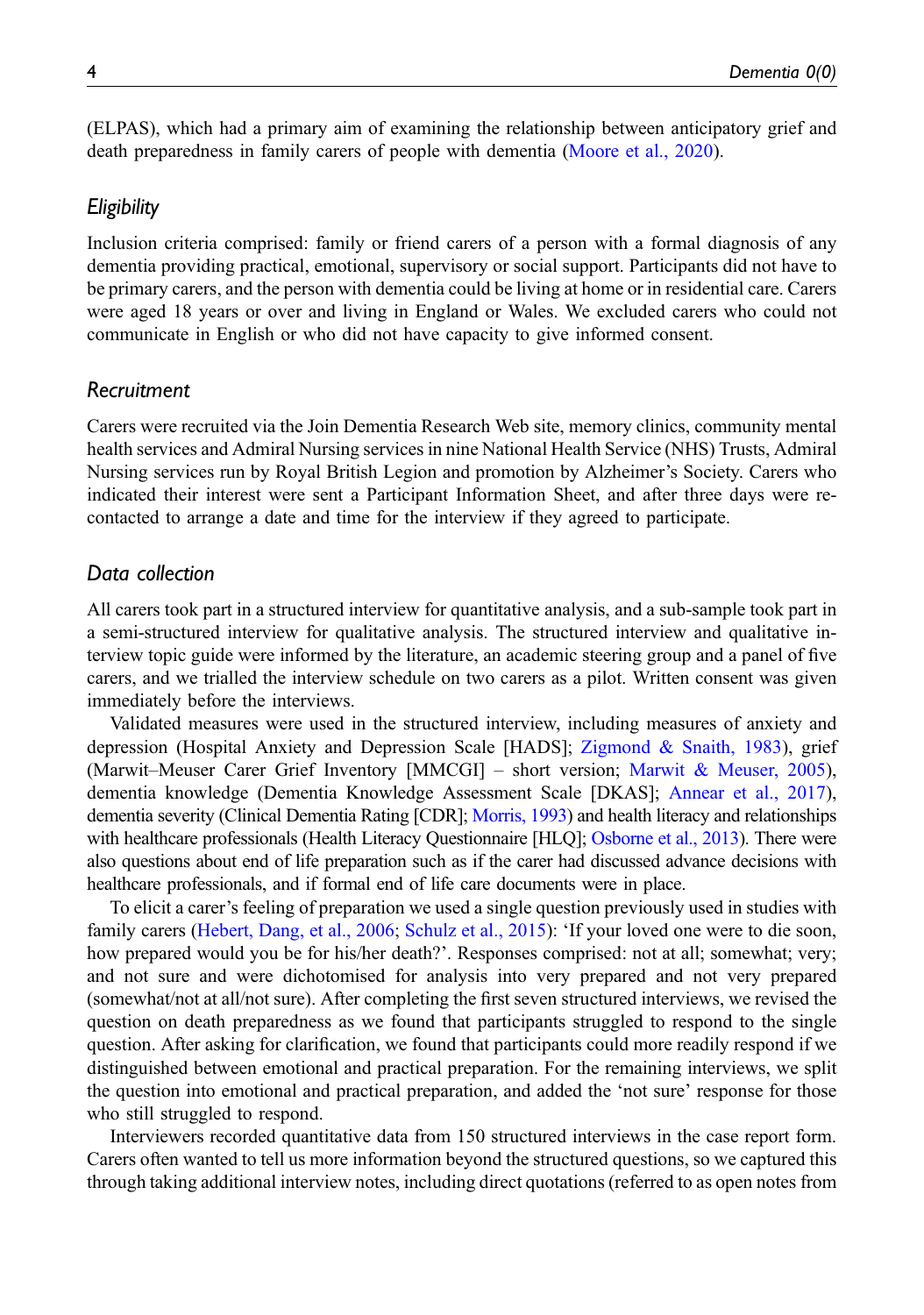structured interviews throughout). The interviewer typed up these notes within 24 h of the interview taking place. The open notes from structured interviews were used in the qualitative analysis, as they contained rich data regarding personal experiences of preparing for end of life.

A purposive sub-sample of 16 took part in a qualitative interview and were selected to obtain a mix of relationship types, sex and dementia severity. This took place immediately after the structured interview or at a second date within four weeks of the initial interview if the time was not convenient for the carer or if they felt tired from the first interview. The qualitative interview explored carers' understanding of dementia progression, the support and information received from healthcare professionals about future and end of life care needs, the timing of information about end of life, and any unmet information and support needs in relation to end of life preparation. With participants' permission, qualitative interviews were audio-recorded on an encrypted digital recorder. Qualitative interviews were transcribed verbatim and quality checked by another researcher.

#### Qualitative analysis

Transcripts from 16 qualitative interviews and open notes from 150 structured interviews were uploaded into NVivo 11 software for coding and thematic analysis [\(Braun & Clarke, 2006\)](#page-18-3).

Three researchers with backgrounds in psychology and gerontology (EF, SC, KM) coded qualitative interview transcripts and open notes from the structured interviews. To increase trustworthiness we initially coded the same transcript and three sets of open notes from structured interviews, then compared the coding process to ensure consistency of approach. We coded the remaining data separately and met regularly to reflect on the data and share the themes we had identified, reaching theme saturation within this process. EF refined the themes to those reported in this paper, supported through regular supervisions and iterative discussion with a gerontologist and research psychiatrist (KM, KA).

We used a combined inductive and deductive approach for theme development (Fereday  $\&$  Muir-[Cochrane, 2006\)](#page-19-8). We identified most themes inductively. These were semantic themes, relating to what the carers said explicitly and were identified using a critical realist approach to reflect the carers' reality and explore their perceived value of preparation for death and end of life. We also identified themes deductively based on theoretical frameworks relating to carer preparation for death by [Durepos et al. \(2018\)](#page-19-1) and [Hebert, Prigerson et al. \(2006\)](#page-19-2). These themes were latent; going beyond the semantic level to interpret underlying concepts, patterns and meaning of the data (Braun  $\&$ [Clarke, 2006](#page-18-3)). Using these frameworks, we were able to identify elements of preparation and emotional domains, which carers were not able to articulate or cognisant of.

#### Statistical analysis

We used summary statistics to describe the demographic and clinical characteristics of the participants. We first carried out univariable logistic analyses to explore unadjusted associations to explore associations between each outcome (practical and emotional preparedness for death; very prepared vs. not very prepared) with 13 explanatory variables including carer sex, relationship to the person with dementia, dementia severity and carer grief. These variables were identified from the literature and the results of the qualitative study, and their justification for inclusion is described in [Table 1.](#page-6-0) Data from the first seven carers' structured interviews were not included in the regression analyses because separate data on practical and emotional preparedness was not collected for these participants (see data collection).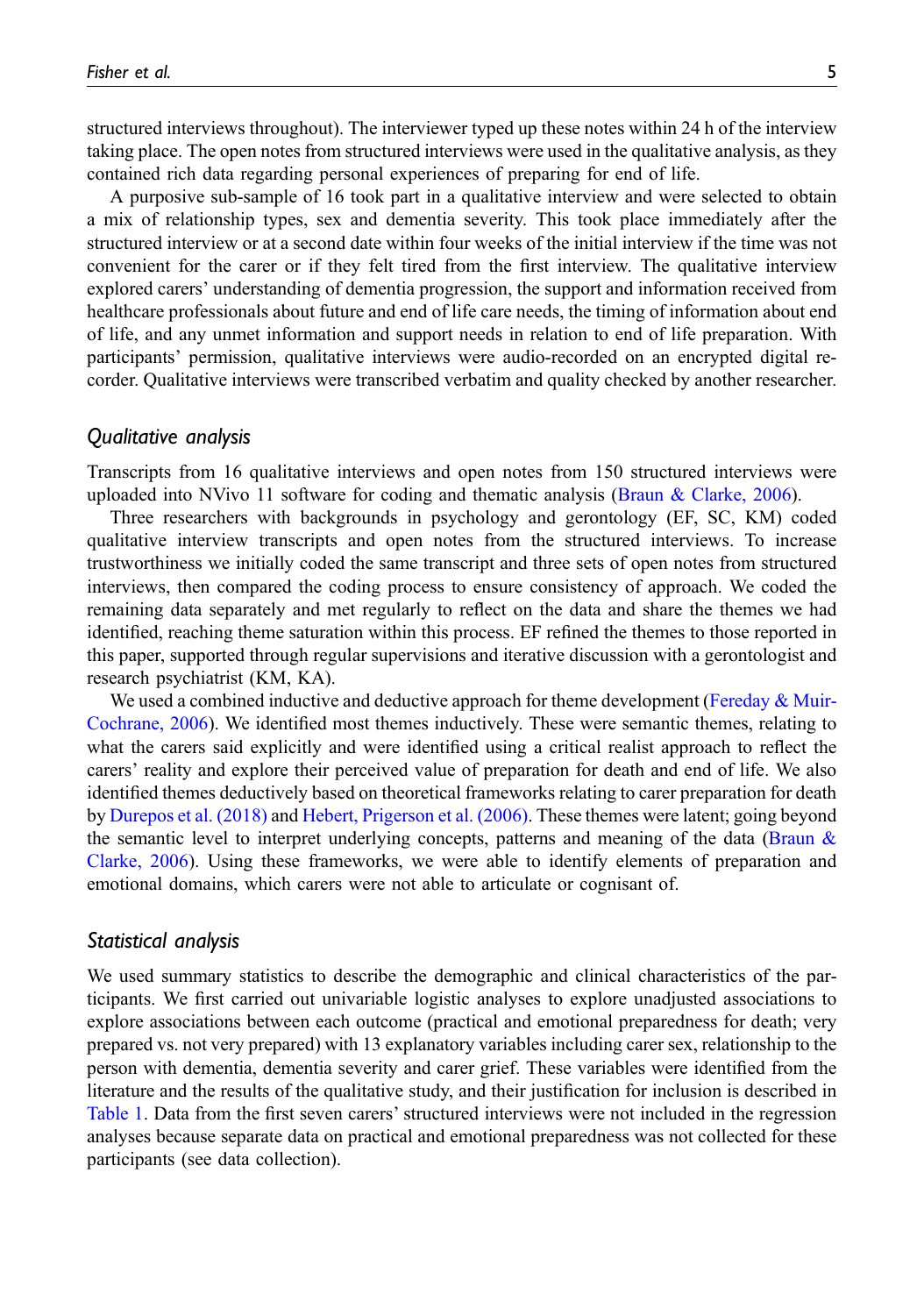We then explored independent associations using multivariable logistic analyses. For each outcome, variables from the univariable analyses with results under the threshold of  $p \le 0.20$  were entered into a multivariable logistic regression model simultaneously. We ensured that both models were sufficiently powered by calculating 10 participants per predictor divided by the proportion of positive cases – in this instance, carers who reported feeling very prepared [\(Peduzzi et al., 1996\)](#page-20-12). We then carried out a stepwise backward elimination with a threshold for retention of  $p \le 0.05$ . Collinearity between covariates in multivariable models was assessed using pairwise association tests; if two covariates had collinearity of r≥0.7, one was excluded ([Dormann et al., 2013](#page-18-4)). We used Stata 15.0 software, and statistical analyses were supported by a statistician (RJ).

#### Mixed method approach

We first analysed quantitative data descriptively. We then analysed qualitative data with a good descriptive understanding of the sample, exploring if carers felt prepared for end of life, and how they prepared. Finally, we carried out regression analyses to explore associations with preparedness. The qualitative and quantitative results are presented separately and integrated for interpretation in the discussion.

Our mixed method approach brings together broad themes across interviews as well as specific quantifiable information from the case report form structured interview. The aim of the qualitative analysis was to identify themes in the carers' experiences; therefore, we did not report the number of carers whose data contributed to each theme ([Gilgun, 2014](#page-19-9)). Furthermore, due to the unstructured nature of qualitative data, not all topics were discussed with all participants.

## **Results**

### Participant characteristics

Structured interviews took place with 150 carers. This sample represents 62% of the 242 of carers who were referred to or expressed interest in the study. The number of caregivers approached by was not recorded health services, so we are unable to define the response rate. Further information about the sample is available in [Moore et al. \(2020\).](#page-20-8) [Tables 2](#page-8-0) and [3](#page-9-0) show the sample characteristics. One hundred and sixteen participants were female (77%), 34 were male (23%) and most were caring for a parent ( $n = 72, 48\%$ ) or spouse/partner ( $n = 70, 47\%$ ). A sub-sample of 16 carers also took part in a qualitative interview who were mostly female ( $n = 9, 56\%$ ), White British ( $n = 13, 81\%$ ), caring for a parent ( $n = 8, 50\%$ ) or spouse/partner ( $n = 5, 31\%$ ), across all stages of dementia (mild:  $n = 3, 19\%$ ; moderate:  $n = 6, 38\%$ ; severe:  $n = 7, 44\%$ ).

## Qualitative findings

Three themes were identified from the qualitative interview transcripts  $(n=16)$  and open notes from structured interviews ( $n = 150$ ): (1) 'Ambiguity and uncertainty' with sub-themes 'Unsure how to prepare for death' and 'Uncertainty in dementia progression; (2) 'Support from the system' with subthemes 'Information and discussions about end of life' and Emotional support from professionals'; and (3) 'How death is perceived' with sub-themes 'Relief in death' and 'Anticipating and accepting death'. The first two main themes related to both practical and emotional preparation, whilst 'how death is perceived' related specifically to emotional preparation.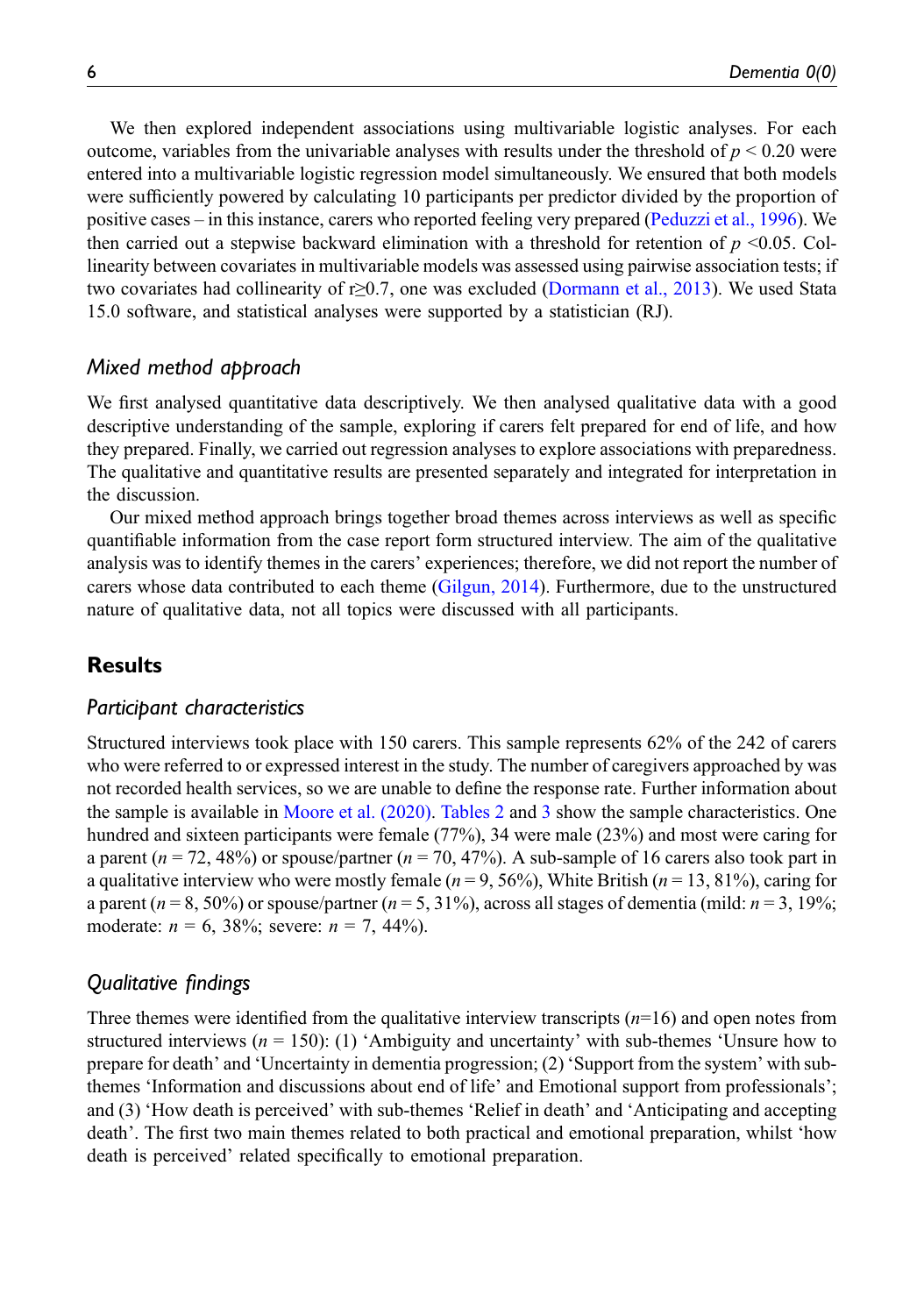<span id="page-6-0"></span>Table 1: Summary of variables used in regression analyses.

| Variable                                                                                                            | Description                                                                                                                                                                           | Justification                                                                                                                                                                                     |
|---------------------------------------------------------------------------------------------------------------------|---------------------------------------------------------------------------------------------------------------------------------------------------------------------------------------|---------------------------------------------------------------------------------------------------------------------------------------------------------------------------------------------------|
| Age of person with dementia                                                                                         | Scaled per 10-year increase                                                                                                                                                           | Increasing age may relate to higher<br>levels of preparation (Pinquart &<br>Sörensen, 2002)                                                                                                       |
| Sex of carer                                                                                                        | Female, Male                                                                                                                                                                          | Female carers may be less prepared<br>due to lower reported lower levels<br>of emotional well-being (Hooyman<br>& Gonyea, 1999; Mackinnon, 2009)                                                  |
| Relationship to person with<br>dementia                                                                             | Adult child, partner/spouse, other                                                                                                                                                    | Intergenerational or relationship<br>factors may impact preparation<br>(Davies et al., 2014)                                                                                                      |
| Residence of person with dementia In residential care, not in                                                       | residential care                                                                                                                                                                      | To explore previously unexamined<br>differences in preparation across<br>disease stages. Residential care<br>admission was expected to<br>increase preparation                                    |
| Dementia severity; clinical<br>dementia rating (CDR) (Hughes<br>et al., 1982; <sup>a</sup> Morris, 1993)            | Structured interview covering six<br>cognitive and functional<br>domains affected by dementia;<br>5-point Likert response;<br>scoring: 0.5 very mild, 1 mild, 2<br>moderate, 3 severe | To explore previously unexamined<br>differences in preparation across<br>disease stages. Increasing severity<br>was expected to increase<br>preparation                                           |
| Dementia knowledge; dementia<br>knowledge assessment scale<br>(DKAS) (Annear et al., 2017;<br>Toye et al. 2014)     | subscales; 5-point Likert<br>response; scoring: 0-50; higher<br>scores indicate greater<br>knowledge                                                                                  | 25-item response scale with four Carer understanding of progression<br>is related to improved patient<br>outcomes at death and may relate<br>to death preparation (van der<br>Steen et al., 2013) |
| Carer grief; Marwit-Meuser Carer<br>grief inventory (MMCGI) - short<br>version (Marwit & Meuser, 2005) <sup>a</sup> | 18-item response scale with three<br>domains; 5-point Likert<br>response; scoring: 0-90; higher<br>scores indicate higher levels of<br>grief                                          | To explore the relationship between<br>anticipatory grief and death<br>preparedness (Moore et al. 2020)                                                                                           |
| Carer depression; hospital anxiety<br>and depression scale (HADS)<br>(Zigmond & Snaith, 1983) <sup>a</sup>          | 14-item scale with two subscales;<br>4-point Likert response;<br>scoring: 0-21 per subscale;<br>higher scores indicate higher<br>levels of depression                                 | Depressive symptoms may be related<br>to lack of preparation (Hebert,<br>Dang, et al., 2006)                                                                                                      |
| Carer anxiety; hospital anxiety and<br>depression scale (HADS)<br>(Zigmond & Snaith, 1983) <sup>a</sup>             | 4-point Likert response;<br>scoring: 0-21 per subscale.<br>Higher scores indicate higher<br>levels of anxiety                                                                         | 14-item scale with two subscales; Anxiety may be related to lack of<br>preparation (Henriksson &<br>Arestedt, 2013; McLeod-Sordjan,<br>2014)                                                      |
| Engagement with healthcare<br>professionals; health literacy<br>Questionnaire (HLQ) (Osborne<br>et al., $2013)^{a}$ | Subscale from structured<br>interview with nine subscales;<br>5-point Likert response;<br>scoring: 0-5. Higher scores<br>indicate greater ability to<br>engage                        | Healthcare professionals are<br>expected to provide support in end<br>of life planning (NICE, 2018) to<br>increase preparation                                                                    |

(continued)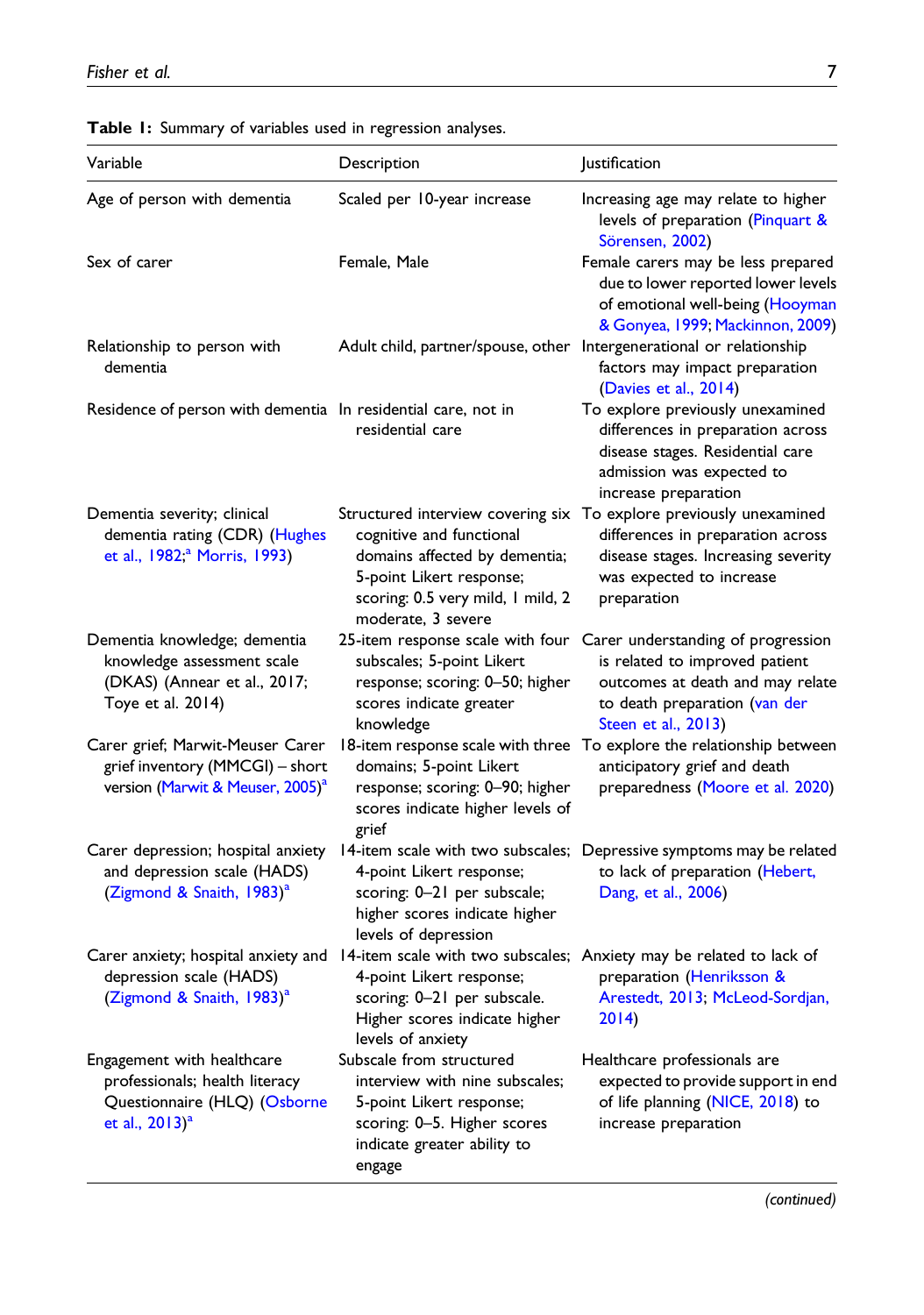| Variable                                                                          | Description                                                                                                                                                      | <i>lustification</i>                                                                                                                                        |  |
|-----------------------------------------------------------------------------------|------------------------------------------------------------------------------------------------------------------------------------------------------------------|-------------------------------------------------------------------------------------------------------------------------------------------------------------|--|
| Ability to navigate the healthcare<br>system; HLQ (Osborne et al.,<br>$2013)^{a}$ | Subscale from structured<br>interview with nine subscales:<br>5-point Likert response;<br>scoring: 0-5. Higher scores<br>indicate greater ability to<br>navigate | Carers expressed difficulty navigating<br>the system in interviews; being able<br>to navigate the system was<br>expected to increase preparation            |  |
| Discussed advance decisions and<br>end of life with healthcare<br>professionals   | Taken place, not taken place/<br>cannot remember                                                                                                                 | End of life discussions are a key<br>feature of advance care planning<br>(NICE, 2018) and were expected<br>to increase preparation                          |  |
| Formal end of life care documents In place, not in place/not sure                 |                                                                                                                                                                  | Formal end of life care documents<br>discussions are a key feature of<br>advance care planning (NICE,<br>2018) and were expected to<br>increase preparation |  |

#### Table 1: (continued)

<span id="page-7-0"></span><sup>a</sup>Psychometric properties of this measure can be found in the asterisked reference

Two sub-themes were identified based on theoretical frameworks relating to carer preparation for death ([Durepos et al., 2018](#page-19-1); [Hebert, Prigerson et al., 2006\)](#page-19-2). For the sub-theme 'Unsure how to prepare for death', we identified key elements of death preparation from these frameworks and found that many carers' accounts highlighted there were elements missing from their understanding of death preparation, such as advance care planning or understanding end of life care wishes. For the sub-theme 'Anticipating and accepting death', whilst many carers did not explicitly state that they had accepted death, many carer accounts of advanced age or comorbidities were consistent with the concept of acceptance. The remaining sub-themes were identified inductively.

All quotes are attributed to a participant ID along with the source: qualitative transcript (QT) or open notes from structured interview (SI). Since a wider range of experiences were elicited from the 150 structured interviews, more quotes are sourced from the open notes from structured interviews.

## Theme 1: ambiguity and uncertainty

Many carers were unsure how to prepare for the death, and the unclear progression of dementia was a barrier to planning.

#### Unsure how to prepare for death

Many carers expressed difficulty in judging their level of emotional preparation and anticipating their emotional reaction at death. Some questioned whether it was possible to be emotionally prepared.

"Well how prepared can you be? You think you are, and then it happens and then all of a sudden you're flooded with a load of emotions that you didn't think were there; that you don't know how to handle," ID82-QT (male, caring for mother with severe dementia)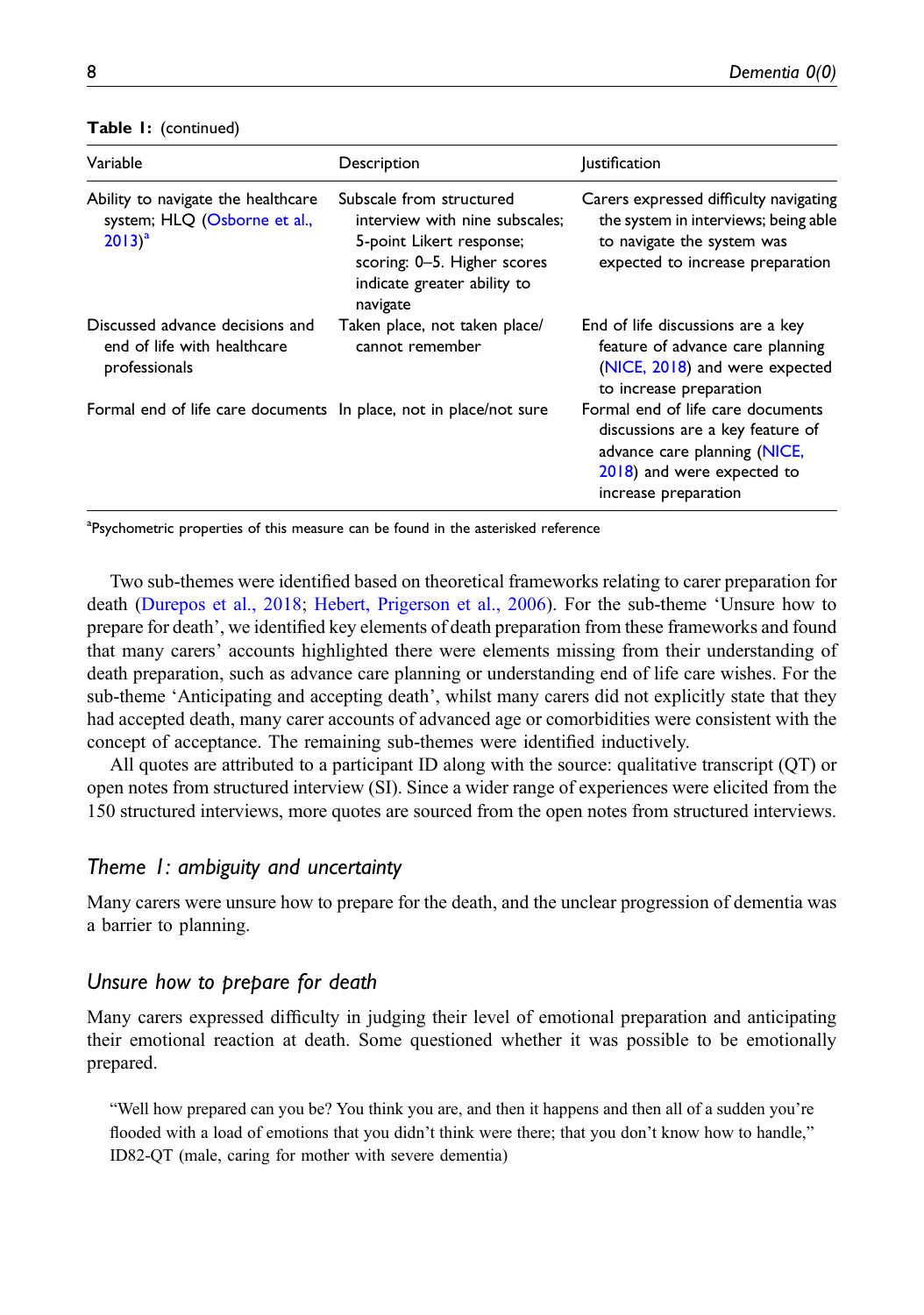Table 2. Carer sociodemographic and clinical characteristics.

| Sociodemographic characteristics<br>Age (years) - mean (SD)<br>63.0(12.1)<br>Sex<br>Female<br>116(77%)<br>Male<br>34 (23%)<br>Ethnicity<br><b>White British</b><br>131 (87%)<br>Other<br>19 (13%)<br>Relationship to person with dementia<br>Adult child<br>72 (48%)<br>Spouse/partner<br>70 (47%)<br>Other<br>8(5%)<br>Work status<br>In work<br>52 (35%)<br>Not in work/retired<br>98 (65%)<br>Validated outcome scales<br>Dementia knowledge (DKAS) – mean (SD)<br>34.8 (7.0)<br>Carer grief (MMCGI) - mean (SD)<br>57.6 (12.8)<br>Depression (HADS) - median (IQR)<br>$5.0(2.0-8.0)$<br>Anxiety (HADS) - median (IQR)<br>$8.0$ (5.0-11.0)<br>Engagement with healthcare professionals (HLQ) - median (IQR)<br>$3.6(3.0-4.0)$<br>Navigating the healthcare system $(HLQ)$ – mean (SD)<br>3.4(0.7)<br>Questions about advanced decisions<br>Perceived practical preparedness<br>Very<br>82 (57%)<br>Somewhat<br>38 (27%)<br>Not at all<br>12(8%)<br>Not sure/declined to answer<br>11(8%)<br>Perceived emotional preparedness<br>41 (29%)<br>Very<br>Somewhat<br>56 (39%)<br>Not at all<br>24 (17%)<br>Not sure/declined to answer<br>22 (15%)<br>Yes<br>64 (43%)<br>No/can't remember<br>86 (57%)<br>Formal EOLC documents in place<br>Yes<br>63 (42%)<br>No/not sure<br>87 (58%)<br>Discussed EOLC wishes with person with dementia<br>Yes<br>87 (58%) | Variable                              | Total $(N = 150)$ |
|------------------------------------------------------------------------------------------------------------------------------------------------------------------------------------------------------------------------------------------------------------------------------------------------------------------------------------------------------------------------------------------------------------------------------------------------------------------------------------------------------------------------------------------------------------------------------------------------------------------------------------------------------------------------------------------------------------------------------------------------------------------------------------------------------------------------------------------------------------------------------------------------------------------------------------------------------------------------------------------------------------------------------------------------------------------------------------------------------------------------------------------------------------------------------------------------------------------------------------------------------------------------------------------------------------------------------------------------------------|---------------------------------------|-------------------|
|                                                                                                                                                                                                                                                                                                                                                                                                                                                                                                                                                                                                                                                                                                                                                                                                                                                                                                                                                                                                                                                                                                                                                                                                                                                                                                                                                            |                                       |                   |
|                                                                                                                                                                                                                                                                                                                                                                                                                                                                                                                                                                                                                                                                                                                                                                                                                                                                                                                                                                                                                                                                                                                                                                                                                                                                                                                                                            |                                       |                   |
|                                                                                                                                                                                                                                                                                                                                                                                                                                                                                                                                                                                                                                                                                                                                                                                                                                                                                                                                                                                                                                                                                                                                                                                                                                                                                                                                                            |                                       |                   |
|                                                                                                                                                                                                                                                                                                                                                                                                                                                                                                                                                                                                                                                                                                                                                                                                                                                                                                                                                                                                                                                                                                                                                                                                                                                                                                                                                            |                                       |                   |
|                                                                                                                                                                                                                                                                                                                                                                                                                                                                                                                                                                                                                                                                                                                                                                                                                                                                                                                                                                                                                                                                                                                                                                                                                                                                                                                                                            |                                       |                   |
|                                                                                                                                                                                                                                                                                                                                                                                                                                                                                                                                                                                                                                                                                                                                                                                                                                                                                                                                                                                                                                                                                                                                                                                                                                                                                                                                                            |                                       |                   |
|                                                                                                                                                                                                                                                                                                                                                                                                                                                                                                                                                                                                                                                                                                                                                                                                                                                                                                                                                                                                                                                                                                                                                                                                                                                                                                                                                            |                                       |                   |
|                                                                                                                                                                                                                                                                                                                                                                                                                                                                                                                                                                                                                                                                                                                                                                                                                                                                                                                                                                                                                                                                                                                                                                                                                                                                                                                                                            |                                       |                   |
|                                                                                                                                                                                                                                                                                                                                                                                                                                                                                                                                                                                                                                                                                                                                                                                                                                                                                                                                                                                                                                                                                                                                                                                                                                                                                                                                                            |                                       |                   |
|                                                                                                                                                                                                                                                                                                                                                                                                                                                                                                                                                                                                                                                                                                                                                                                                                                                                                                                                                                                                                                                                                                                                                                                                                                                                                                                                                            |                                       |                   |
|                                                                                                                                                                                                                                                                                                                                                                                                                                                                                                                                                                                                                                                                                                                                                                                                                                                                                                                                                                                                                                                                                                                                                                                                                                                                                                                                                            |                                       |                   |
|                                                                                                                                                                                                                                                                                                                                                                                                                                                                                                                                                                                                                                                                                                                                                                                                                                                                                                                                                                                                                                                                                                                                                                                                                                                                                                                                                            |                                       |                   |
|                                                                                                                                                                                                                                                                                                                                                                                                                                                                                                                                                                                                                                                                                                                                                                                                                                                                                                                                                                                                                                                                                                                                                                                                                                                                                                                                                            |                                       |                   |
|                                                                                                                                                                                                                                                                                                                                                                                                                                                                                                                                                                                                                                                                                                                                                                                                                                                                                                                                                                                                                                                                                                                                                                                                                                                                                                                                                            |                                       |                   |
|                                                                                                                                                                                                                                                                                                                                                                                                                                                                                                                                                                                                                                                                                                                                                                                                                                                                                                                                                                                                                                                                                                                                                                                                                                                                                                                                                            |                                       |                   |
|                                                                                                                                                                                                                                                                                                                                                                                                                                                                                                                                                                                                                                                                                                                                                                                                                                                                                                                                                                                                                                                                                                                                                                                                                                                                                                                                                            |                                       |                   |
|                                                                                                                                                                                                                                                                                                                                                                                                                                                                                                                                                                                                                                                                                                                                                                                                                                                                                                                                                                                                                                                                                                                                                                                                                                                                                                                                                            |                                       |                   |
|                                                                                                                                                                                                                                                                                                                                                                                                                                                                                                                                                                                                                                                                                                                                                                                                                                                                                                                                                                                                                                                                                                                                                                                                                                                                                                                                                            |                                       |                   |
|                                                                                                                                                                                                                                                                                                                                                                                                                                                                                                                                                                                                                                                                                                                                                                                                                                                                                                                                                                                                                                                                                                                                                                                                                                                                                                                                                            |                                       |                   |
|                                                                                                                                                                                                                                                                                                                                                                                                                                                                                                                                                                                                                                                                                                                                                                                                                                                                                                                                                                                                                                                                                                                                                                                                                                                                                                                                                            |                                       |                   |
|                                                                                                                                                                                                                                                                                                                                                                                                                                                                                                                                                                                                                                                                                                                                                                                                                                                                                                                                                                                                                                                                                                                                                                                                                                                                                                                                                            |                                       |                   |
|                                                                                                                                                                                                                                                                                                                                                                                                                                                                                                                                                                                                                                                                                                                                                                                                                                                                                                                                                                                                                                                                                                                                                                                                                                                                                                                                                            |                                       |                   |
|                                                                                                                                                                                                                                                                                                                                                                                                                                                                                                                                                                                                                                                                                                                                                                                                                                                                                                                                                                                                                                                                                                                                                                                                                                                                                                                                                            |                                       |                   |
|                                                                                                                                                                                                                                                                                                                                                                                                                                                                                                                                                                                                                                                                                                                                                                                                                                                                                                                                                                                                                                                                                                                                                                                                                                                                                                                                                            |                                       |                   |
|                                                                                                                                                                                                                                                                                                                                                                                                                                                                                                                                                                                                                                                                                                                                                                                                                                                                                                                                                                                                                                                                                                                                                                                                                                                                                                                                                            |                                       |                   |
|                                                                                                                                                                                                                                                                                                                                                                                                                                                                                                                                                                                                                                                                                                                                                                                                                                                                                                                                                                                                                                                                                                                                                                                                                                                                                                                                                            |                                       |                   |
|                                                                                                                                                                                                                                                                                                                                                                                                                                                                                                                                                                                                                                                                                                                                                                                                                                                                                                                                                                                                                                                                                                                                                                                                                                                                                                                                                            |                                       |                   |
|                                                                                                                                                                                                                                                                                                                                                                                                                                                                                                                                                                                                                                                                                                                                                                                                                                                                                                                                                                                                                                                                                                                                                                                                                                                                                                                                                            |                                       |                   |
|                                                                                                                                                                                                                                                                                                                                                                                                                                                                                                                                                                                                                                                                                                                                                                                                                                                                                                                                                                                                                                                                                                                                                                                                                                                                                                                                                            |                                       |                   |
|                                                                                                                                                                                                                                                                                                                                                                                                                                                                                                                                                                                                                                                                                                                                                                                                                                                                                                                                                                                                                                                                                                                                                                                                                                                                                                                                                            |                                       |                   |
|                                                                                                                                                                                                                                                                                                                                                                                                                                                                                                                                                                                                                                                                                                                                                                                                                                                                                                                                                                                                                                                                                                                                                                                                                                                                                                                                                            |                                       |                   |
|                                                                                                                                                                                                                                                                                                                                                                                                                                                                                                                                                                                                                                                                                                                                                                                                                                                                                                                                                                                                                                                                                                                                                                                                                                                                                                                                                            |                                       |                   |
|                                                                                                                                                                                                                                                                                                                                                                                                                                                                                                                                                                                                                                                                                                                                                                                                                                                                                                                                                                                                                                                                                                                                                                                                                                                                                                                                                            |                                       |                   |
|                                                                                                                                                                                                                                                                                                                                                                                                                                                                                                                                                                                                                                                                                                                                                                                                                                                                                                                                                                                                                                                                                                                                                                                                                                                                                                                                                            |                                       |                   |
|                                                                                                                                                                                                                                                                                                                                                                                                                                                                                                                                                                                                                                                                                                                                                                                                                                                                                                                                                                                                                                                                                                                                                                                                                                                                                                                                                            | Discussed advance decisions with HCPs |                   |
|                                                                                                                                                                                                                                                                                                                                                                                                                                                                                                                                                                                                                                                                                                                                                                                                                                                                                                                                                                                                                                                                                                                                                                                                                                                                                                                                                            |                                       |                   |
|                                                                                                                                                                                                                                                                                                                                                                                                                                                                                                                                                                                                                                                                                                                                                                                                                                                                                                                                                                                                                                                                                                                                                                                                                                                                                                                                                            |                                       |                   |
|                                                                                                                                                                                                                                                                                                                                                                                                                                                                                                                                                                                                                                                                                                                                                                                                                                                                                                                                                                                                                                                                                                                                                                                                                                                                                                                                                            |                                       |                   |
|                                                                                                                                                                                                                                                                                                                                                                                                                                                                                                                                                                                                                                                                                                                                                                                                                                                                                                                                                                                                                                                                                                                                                                                                                                                                                                                                                            |                                       |                   |
|                                                                                                                                                                                                                                                                                                                                                                                                                                                                                                                                                                                                                                                                                                                                                                                                                                                                                                                                                                                                                                                                                                                                                                                                                                                                                                                                                            |                                       |                   |
|                                                                                                                                                                                                                                                                                                                                                                                                                                                                                                                                                                                                                                                                                                                                                                                                                                                                                                                                                                                                                                                                                                                                                                                                                                                                                                                                                            |                                       |                   |
|                                                                                                                                                                                                                                                                                                                                                                                                                                                                                                                                                                                                                                                                                                                                                                                                                                                                                                                                                                                                                                                                                                                                                                                                                                                                                                                                                            |                                       |                   |
|                                                                                                                                                                                                                                                                                                                                                                                                                                                                                                                                                                                                                                                                                                                                                                                                                                                                                                                                                                                                                                                                                                                                                                                                                                                                                                                                                            | No                                    | 63 (42%)          |

<span id="page-8-0"></span>All statistics are counts (n) and percentages (%) unless otherwise specified. There were 7 (5%) missing observations for perceived emotional and practical preparedness. DKAS, Dementia Knowledge Assessment Scale; EOLC, End of life care; HADS, Hospital Anxiety and Depression Scale; HCP, Healthcare professional; HLQ, Health Literacy Questionnaire; MMCGI, Marwit-Meuser Carer Grief Inventory. Scale scoring in [Table 1](#page-6-0).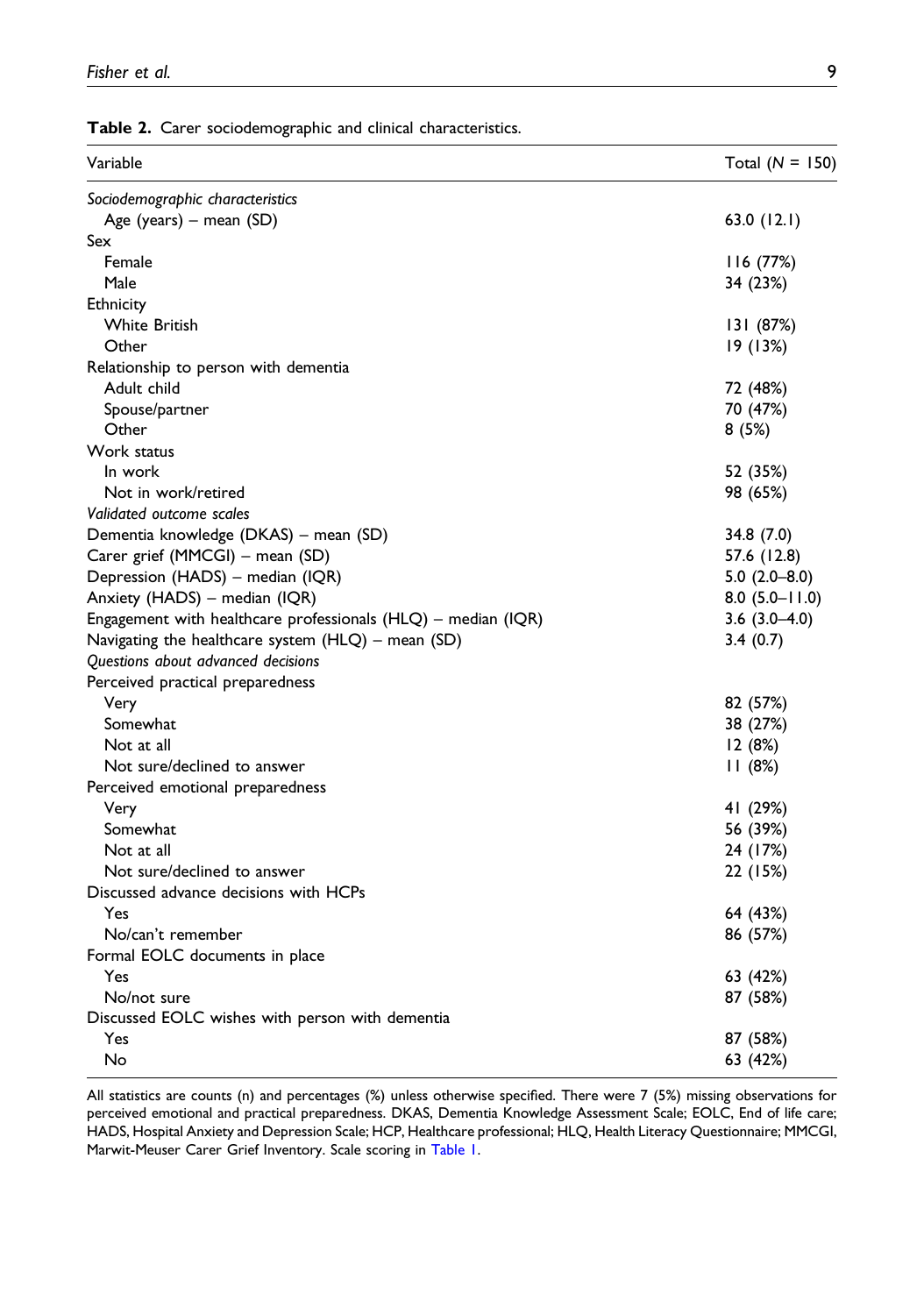| Variable                                    | Total $(N = 150)$    |
|---------------------------------------------|----------------------|
| Age (years) $-$ SD (range)                  | $80.3$ (9.7, 45-100) |
| Sex                                         |                      |
| Female                                      | 82 (55%)             |
| Male                                        | 68 (45%)             |
| Age at diagnosis                            |                      |
| $\geq 65$                                   | 127 (85%)            |
| < 65                                        | 23 (15%)             |
| Dementia subtype                            |                      |
| Alzheimer's disease                         | 68 (45%)             |
| Mixed Alzheimer's disease/Vascular dementia | 21 (14%)             |
| Vascular dementia                           | 18(12%)              |
| Other                                       | 31(21%)              |
| Unknown                                     | 12(8%)               |
| Current residence                           |                      |
| At home                                     | 109(73%)             |
| Residential/nursing care/assisted living    | 41 (27%)             |
| Dementia severity (CDR)                     |                      |
| Very mild/mild                              | 38 (25%)             |
| Moderate                                    | 64 (43%)             |
| Severe                                      | 48 (32%)             |

Table 3. Person with dementia sociodemographic and clinical characteristics.

<span id="page-9-0"></span>All statistics are counts (n) and percentages (%) unless otherwise specified. CDR, Clinical Dementia Rating.

Many carers struggled to come to terms with the situation and prepare emotionally for death because of their caring requirements. They described 'putting emotions on the back-burner' (ID 147-QT), 'being absorbed by the day-to-day challenges' (ID 96-SI) and 'not having time to think' (IDs 128-SI, 23-SI, 43-SI and 65-SI).

When carers were asked specifically about end of life care wishes of the person with dementia, some discussed preferences for place of care or death and do not attempt resuscitation orders (DNAR). Some explicitly stated they had a poor understanding of planning for end of life care. Instead many discussed after death issues, such as funerals, burial wishes and wills.

## Uncertainty in dementia progression

Carers described the uncertain prognosis as a barrier to planning, and were unsure how, or if it were possible, to plan for different possible contingencies.

"I have thought about [writing an advance care plan] but it is just impossible to do. There are so many ifs, you can't specify all the conditions which might come up. It might be easier to do in cancer where the prognosis might be clearer. I don't think anything is as difficult to deal with as dementia." ID124-SI (male, caring for wife with mild dementia)

There was a perception that setting a lasting power of attorney was too soon, or that the time had not come for thinking about end of life, particularly where the person with dementia was in the mild stages. Due to this uncertainty, some carers took the approach of taking each day as it comes.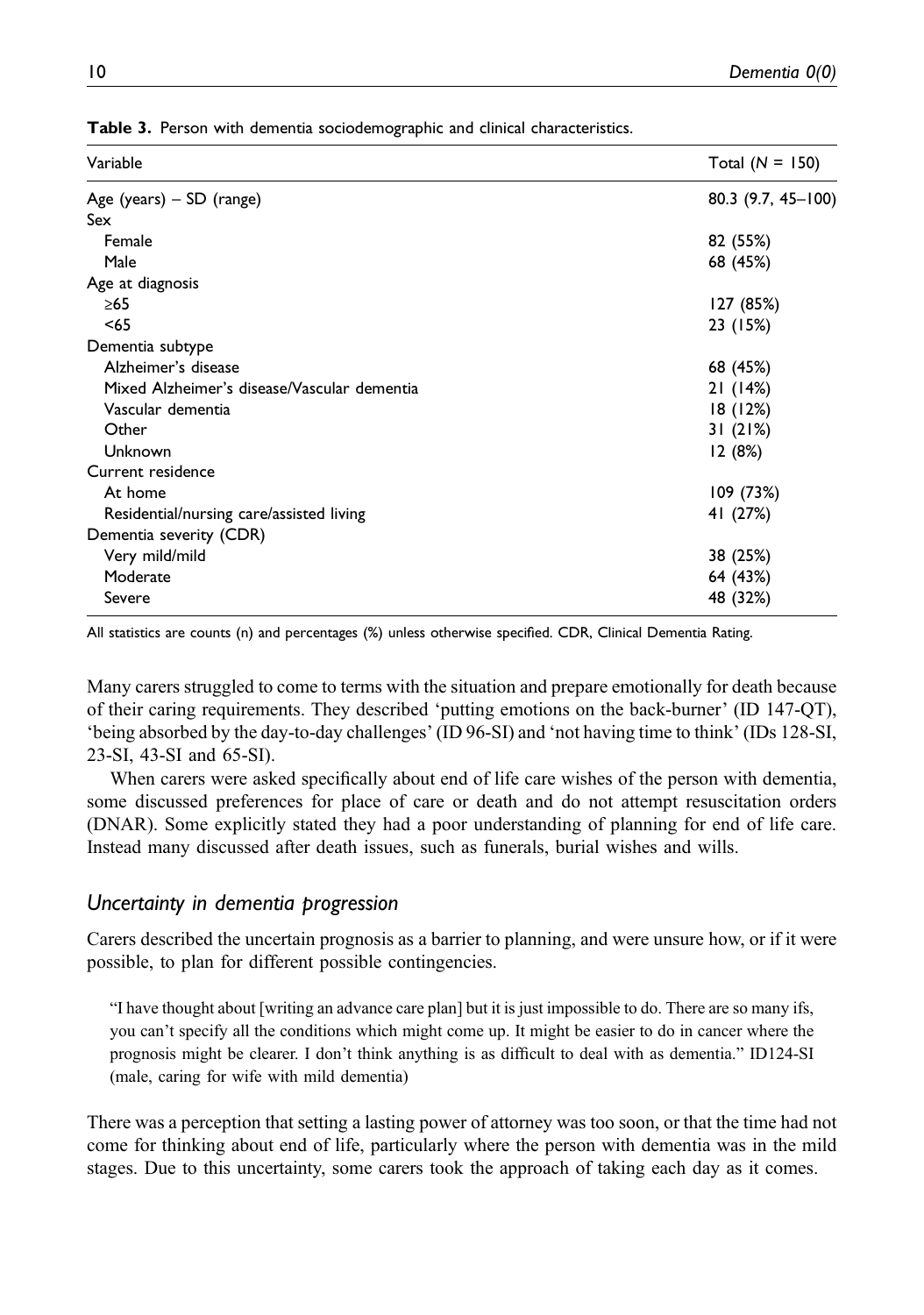"It depends entirely on the progression of the problem as to how you're going to tackle it, so I don't think you can do anything until it raises its head really." ID147-SI (female, caring for mother with moderate dementia)

### Theme 2: support from the system

Some carers expressed difficulty in navigating the health and social care system, whereas others were confident in accessing support due to previous work or caring experience or having friends or family to help them. Carers described varying levels of practical and emotional support from healthcare professionals.

#### Information and discussions about end of life

Carers reported that end of life had simply not been raised as a topic, or carers had to raise it themselves. Some carers discussed not wanting these discussions, as they did not want to think ahead or think about death. Others wanted to have had the information earlier in the process, for example soon after diagnosis, during a routine check-up at the General Practitioner or memory clinic, or when the person with dementia moved into a care home.

Some carers did have end of life discussions and put documentation, for example a DNAR, in place when the person with dementia moved into a care home.

"Once she was in a care home…they really have those discussions with you… They asked me to do the do not resuscitate…So we did that via the home. That was much easier than having to think about it myself." ID23-SI (female, caring for mother with severe dementia)

In some cases where discussions had taken place, their nature was not always sensitive or supportive in nature. One carer called DNAR a 'tick box' (ID94-SI) exercise and others described conversations about DNAR during hospital admissions as 'half a corridor conversation' (ID31-SI) or 'blunt and with no real explanation' (ID82-SI).

## Emotional support from professionals

Some carers did not talk to healthcare professionals, such as their GP, about the emotional nature of their caring role; either they felt that professionals were not receptive to these discussions, or they did not want to 'burden' professionals (ID 101-SI). Other carers described accessing formal mental health counselling, either through the NHS or privately, but it rarely related to coming to terms with the terminal diagnosis, and instead focussed on the day-to-day nature of caring and coping strategies. The following carer identified their need for counselling and found six sessions helpful to develop practical solutions:

"I did six weeks of therapy… 'this is my problem, my head is about to explode, I'm going to go and see a therapist and talk about what's going on and find some practical solutions'." ID89-QT (female, caring for father with severe dementia)

Some carers described how counselling helped them to accept the situation and come to terms with their losses. One accessed counselling through a carer support charity, which took her through the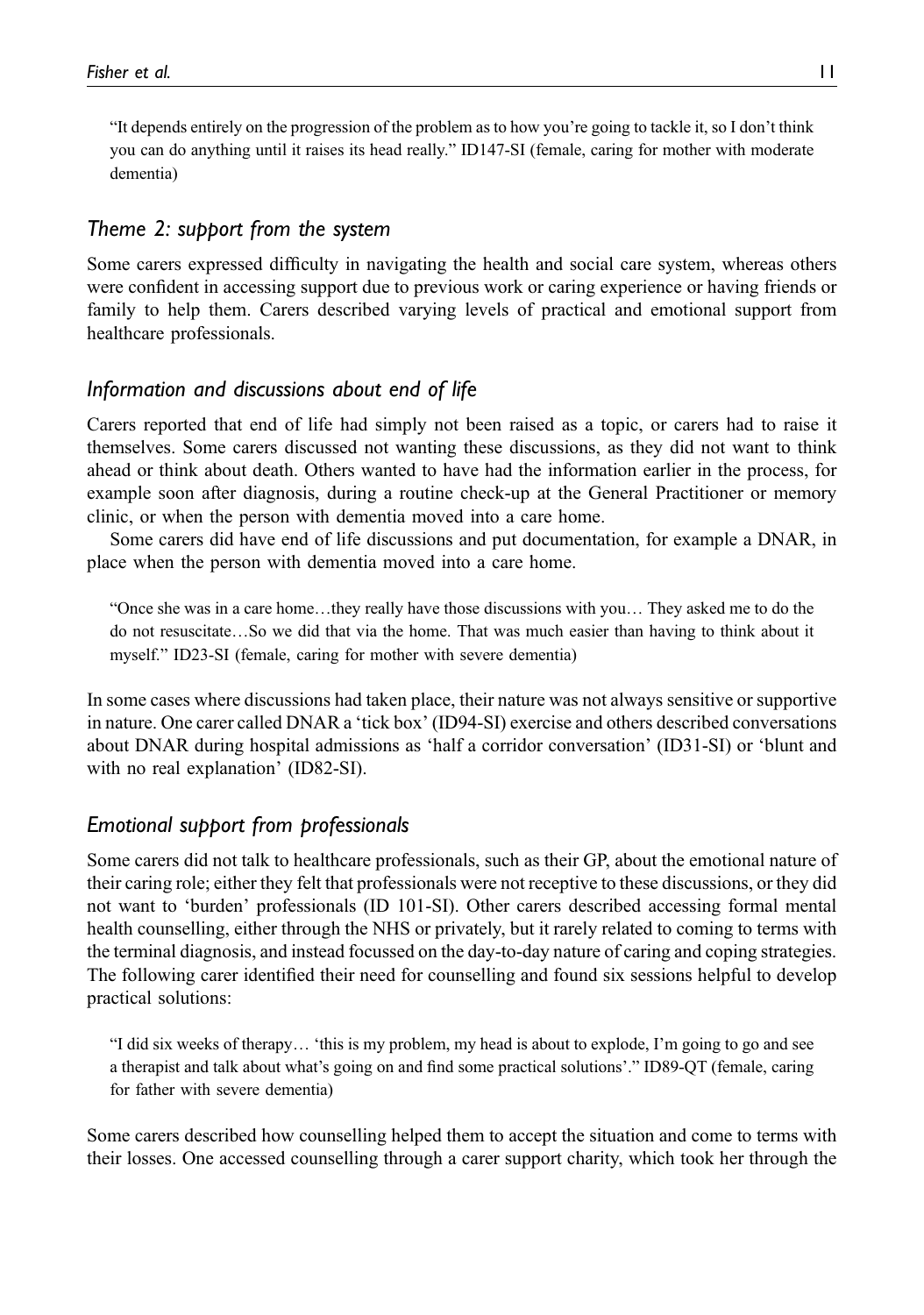five stages of bereavement. Another received support from an Admiral Nurse and trained bereavement counsellor, with whom they had recently discussed the dying process.

#### Theme 3: How death is perceived

Carers generally felt prepared for the death when they perceived that the person with dementia was experiencing poor quality of life, or where they expected death due to the age of the person with dementia or their previous illnesses.

## Relief in death

Some carers felt ready for the person with dementia to die and felt it would be a relief or 'liberation' (ID44-SI), due to the burden and strain they experienced. Relief was often attributed to the low quality of life of the person with dementia. However, many carers expressed guilt at feeling this way.

"Part of me thinks it will be a relief and I feel awful for saying that, but you know 10 years ago if my dad could see how he is behaving now I don't think he would like it. I feel like it will be a very sad relief because it's like… somebody else has been put into his body." ID19-QT (female, caring for father with moderate dementia)

#### Anticipating and accepting death

Where death was expected due to old age or comorbidities, carers were more able to reflect on this, accept that death was near and prepare better emotionally. Carers discussed feeling prepared where their spouse was much older and they had expected them to die first, and carers of the oldest old (80+) discussed them having lived a long life.

"I suppose there's also that realisation that actually the end is very imminent and of course you recognise that my dad's in his eighties, so there's always that kind of closeness to… the end of his life and that's just by definition, by nature of his age". ID9-QT (male, caring for father with severe dementia)

#### Regression analyses

[Table 4](#page-12-0) shows the results from univariable analyses, using complete data from 143 structured interviews (excluding the first seven interviews). Sex had the strongest unadjusted association with both practical and emotional preparedness. The odds of female carers feeling very prepared was around one third the odds of male carers in both practical preparation (OR 0.30; 95% CI 0.12 to 0.74;  $p = 0.009$ ) and emotional preparation (OR 0.35; 95% CI 0.15 to 0.79;  $p = 0.011$ ). This association was retained in both adjusted models, indicating an independent association between sex and emotional and practical preparedness for death.

Feeling very practically prepared was associated with lower levels of carer grief (OR: 0.97; 95% CI 0.94 to 1.00;  $p = 0.027$ ) and lower levels of anxiety (OR: 0.92; 95% CI 0.84 to 0.99;  $p = 0.036$ ) in the univariable analyses, but neither were associated with emotional preparedness. These associations with practical preparedness were not retained in the multivariable models.

[Table 5](#page-13-0) shows the results from multivariable regression analyses for practical and emotional preparedness. With practical preparation as the outcome in univariable analyses, six variables at  $p \leq$ 0.20 were added to a multivariable model (age of person with dementia, carer sex, grief, anxiety,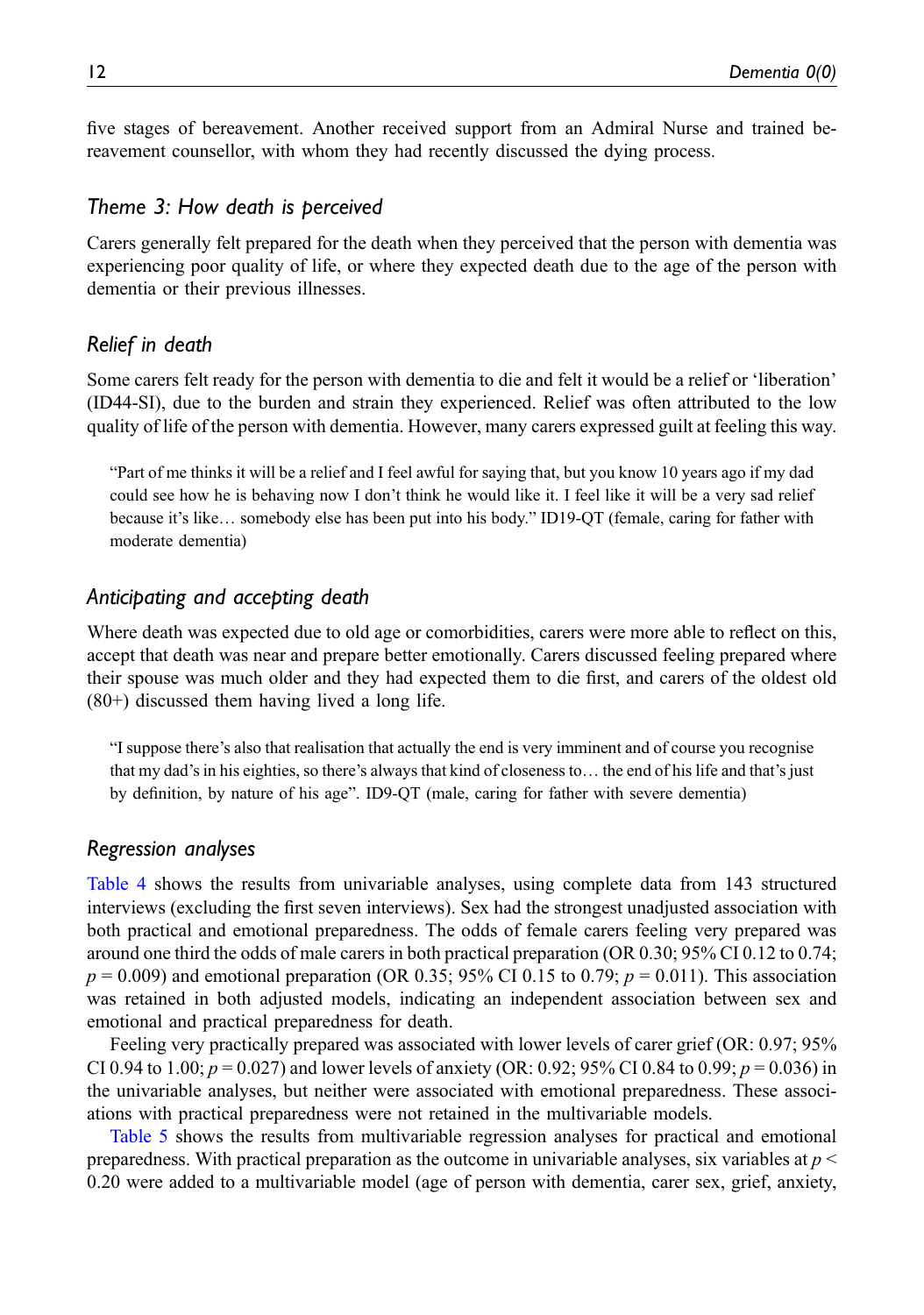<span id="page-12-0"></span>

|                                                                                                                                                                                                                                   | Practical preparedness |                                                                                                                                      |       | Emotional preparedness      |                                     |               |
|-----------------------------------------------------------------------------------------------------------------------------------------------------------------------------------------------------------------------------------|------------------------|--------------------------------------------------------------------------------------------------------------------------------------|-------|-----------------------------|-------------------------------------|---------------|
|                                                                                                                                                                                                                                   | Very prepared % (n)    | OR (95% CI)                                                                                                                          |       | p-value Very prepared % (n) | OR (95% CI)                         | p-value       |
| Age of person with dementia (per 10-year increase)                                                                                                                                                                                |                        | $1.35(0.94 - 1.95)$                                                                                                                  | 0.109 |                             | $1.07(0.72 - 1.58)$                 | 0.750         |
| Sex of carer                                                                                                                                                                                                                      |                        |                                                                                                                                      |       |                             |                                     |               |
| Male                                                                                                                                                                                                                              | 78% (25/32)            | l (ref)                                                                                                                              |       | 47% (15/32)                 |                                     |               |
| Female                                                                                                                                                                                                                            | $51\% (57/111)$        | $0.30(0.12 - 0.74)$                                                                                                                  | 0.009 | 23% (26/111)                | l (ref)<br>0.35 (0.15–0.79)         | $\frac{1}{2}$ |
| Relationship to person with dementia                                                                                                                                                                                              |                        |                                                                                                                                      |       |                             |                                     |               |
|                                                                                                                                                                                                                                   | 55% (36/66)            | I (ref)                                                                                                                              | 0.725 | 31% (21/67)                 | $I$ (ref)                           | 0.698         |
| Spouse/partner<br>Adult child                                                                                                                                                                                                     | 61% (43/71)            | $1.28(0.65 - 2.52)$                                                                                                                  |       | 27% (19/70)                 | $0.82(0.39 - 1.71)$                 |               |
| Other                                                                                                                                                                                                                             | 50% (3/6)              | $0.83(0.16 - 4.44)$                                                                                                                  |       | 17% (1/6)                   | $0.44(0.05 - 3.99)$                 |               |
| Residence of person with dementia                                                                                                                                                                                                 |                        |                                                                                                                                      |       |                             |                                     |               |
| At home                                                                                                                                                                                                                           | 55% (57/104)           | l (ref)                                                                                                                              |       | 28% (29/104)                | I (ref)                             |               |
| Residential care                                                                                                                                                                                                                  | 64% (25/39)            | $1.47(0.69 - 3.15)$                                                                                                                  | 0.318 | $31\%$ (12/39)              | $1.15(0.51 - 2.57)$                 | 0.734         |
| (CDR)<br>Dementia severity                                                                                                                                                                                                        |                        |                                                                                                                                      |       |                             |                                     |               |
| Very mild/mild                                                                                                                                                                                                                    | 51% (19/37)            | (ref)                                                                                                                                | 0.671 | 38% (14/37)                 | I (ref)                             | 0.057         |
| Moderate                                                                                                                                                                                                                          | 58% (35/60)            | $.33(0.58 - 3.02)$                                                                                                                   |       | $18%$ (11/61)               | $0.36(0.14-0.92)$                   |               |
| Severe                                                                                                                                                                                                                            | 61% (28/46)            | $.47(0.61 - 3.54)$                                                                                                                   |       | 36% (16/45)                 | $0.91 (0.37 - 2.23)$                |               |
| Dementia knowledge (DKAS)                                                                                                                                                                                                         |                        | $1.01 (0.97 - 1.06)$                                                                                                                 | 0.573 |                             | $1.00(0.95 - 1.05)$                 | 0.974         |
| Carer grief (MMCGI)                                                                                                                                                                                                               |                        | 0.97 (0.94 - 1.00)                                                                                                                   | 0.027 |                             | $1.01 (0.98 - 1.04)$                | 0.366         |
| Depression (HADS)                                                                                                                                                                                                                 |                        | $0.93(0.85 - 1.01)$                                                                                                                  | 0.082 |                             | $(0.98 - 1.18)$<br>$\overline{108}$ | 0.114         |
| Anxiety (HADS)                                                                                                                                                                                                                    |                        | $0.92(0.84 - 0.99)$                                                                                                                  | 0.036 |                             | $0.98(0.90 - 1.07)$                 | 0.703         |
| Engagement with HCPs (HLQ)                                                                                                                                                                                                        |                        | $(1.09 - 2.50)$<br>$-59$                                                                                                             | 0.018 |                             | $.07(0.69 - 1.66)$                  | 0.760         |
| Navigating the healthcare system (HLQ)                                                                                                                                                                                            |                        | $(1.07 - 2.69)$<br>$\frac{69}{2}$                                                                                                    | 0.025 |                             | $1.15(0.71 - 1.88)$                 | 0.568         |
| Discussions with HCPs                                                                                                                                                                                                             |                        |                                                                                                                                      |       |                             |                                     |               |
| Not taken place/can't a remember                                                                                                                                                                                                  | 56% (46/82)            | l (ref)                                                                                                                              |       | 28% (23/82)                 | l (ref)                             |               |
| Taken place                                                                                                                                                                                                                       | 59% (36/61)            | $1.13(0.58 - 2.21)$                                                                                                                  | 0.727 | 30% (18/61)                 | $1.07(0.52 - 2.23)$                 | 0.849         |
| Formal EOLC documents                                                                                                                                                                                                             |                        |                                                                                                                                      |       |                             |                                     |               |
| Not in place/not sure                                                                                                                                                                                                             | 57% (47/82)            | (ref)                                                                                                                                |       | 30% (25/83)                 | $1$ (ref)                           |               |
| In place                                                                                                                                                                                                                          | (35/61)<br>57%         | 00 (0.5   to 1.96)                                                                                                                   | 0.994 | 27% (16/60)                 | $0.84(0.40 \text{ to } 1.77)$       | 0.652         |
| CDR, Clinical Dementia Rating; Cl, Confidence Interval; DKAS, Dementia Knowledge Assessment Scale; ŁOLC, end of Ine ca<br>HCP, professionals; HLQ, Health Literacy Questionnaire; MMCGI, Marwit-Meuser Carer Grief Inventory; OR, |                        | Confidence Interval; DKAS, Dementia Knowledge Assessment Scale; EOLC, end of life care; HADS, Hospital Anxiety and Depression Scale; |       |                             |                                     |               |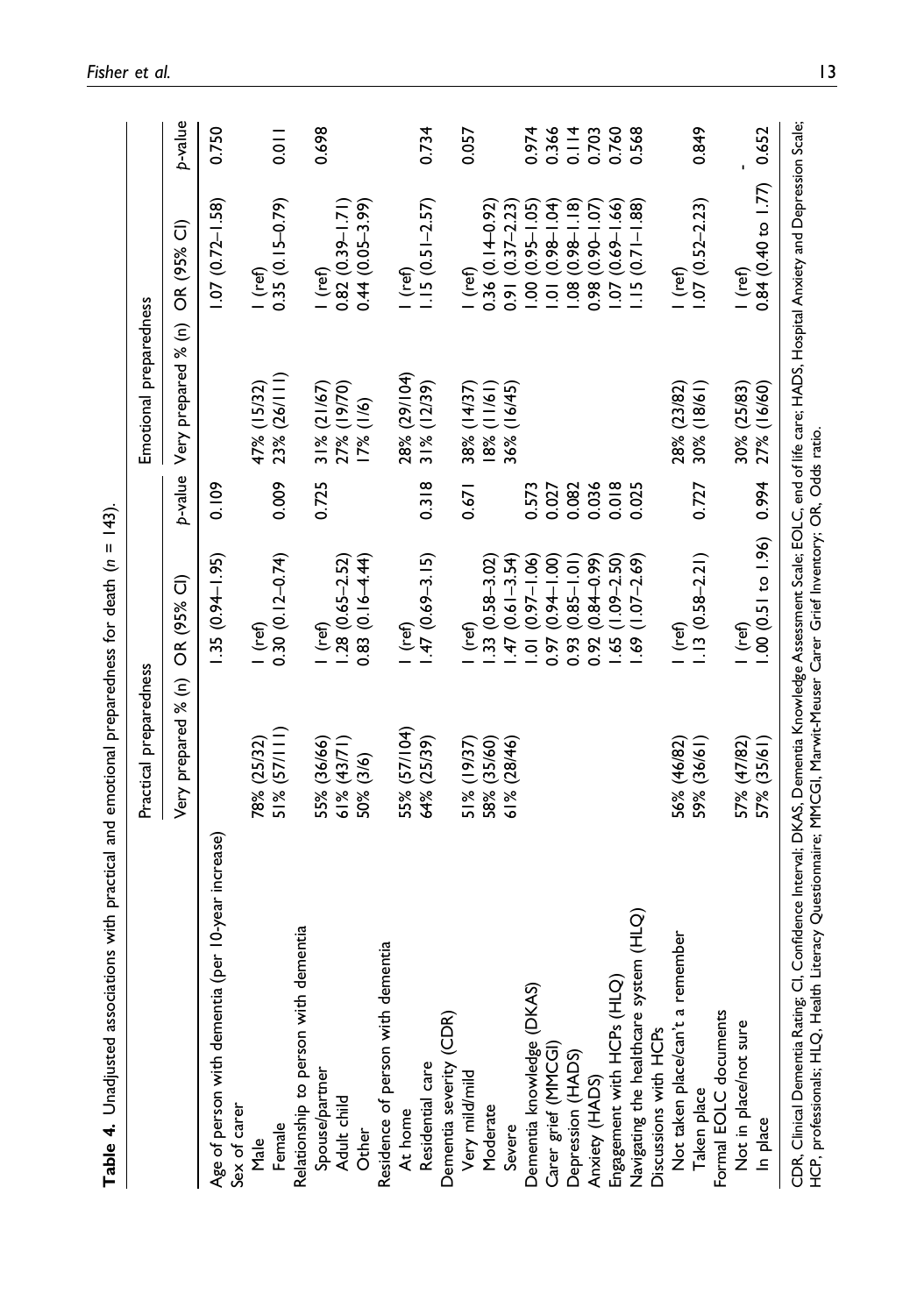|                               | Practical preparedness     |                     |                    | Emotional preparedness |                     |         |
|-------------------------------|----------------------------|---------------------|--------------------|------------------------|---------------------|---------|
|                               | Very prepared AOR<br>% (n) | (95% CI)            | $b$ -value $% (n)$ | Very prepared AOR      | (95% CI)            | p-value |
| Sex of carer                  |                            |                     |                    |                        |                     |         |
| Male                          | 78% (25/32)                | l (ref)             |                    | 47% (15/32)            | $l$ (ref)           |         |
| Female                        | $51\% (57/111)$            | $0.31(0.12 - 0.78)$ | 0.013              | $23\%$ (26/111)        | $0.34(0.14-0.81)$   | 0.015   |
| Engagement with<br>HCPs (HLQ) |                            | $1.61$ (1.06-2.47)  | 0.027              |                        |                     |         |
| Dementia severity             |                            |                     |                    |                        |                     |         |
| Very mild/mild                |                            |                     |                    | 38% (14/37)            | l (ref)             | 0.049   |
| Moderate                      |                            |                     |                    | $18\%$ (11/61)         | $0.33(0.12-0.90)$   |         |
| Severe                        |                            |                     |                    | 36% (16/45)            | $0.93(0.36 - 2.39)$ |         |
| Depression (HADS)             |                            |                     |                    |                        | $1.12$ (1.01-1.23)  | 0.028   |

Table 5. Final multivariable models after stepwise backward elimination of associations with practical and emotional preparedness for death  $(n = 143)$ .

<span id="page-13-0"></span>AOR, Adjusted Odds Ratio; HCPs, Healthcare professionals; HADS, Hospital Anxiety and Depression Scale; CI, Confidence Interval; HLQ, Health Literacy Questionnaire.

depression and engagement with healthcare professionals). Navigating the healthcare system was excluded from the model due to high collinearity with engagement with healthcare professionals  $(r=0.80)$ . The multivariable results indicate evidence of independent associations between feeling very practically prepared and carer sex and engagement with healthcare professionals. A one-point increase on the Health Literacy Questionnaire (HLQ) scale (engagement with healthcare professionals) was associated with a 61% increase in odds of feeling very practically prepared for death (AOR: 1.61; 95% CI 1.06 to 2.47;  $p = 0.027$ ).

With emotional preparation as the outcome, three variables at  $p < 0.20$  in the univariable analyses were added to a multivariable model (carer sex, carer depression and dementia severity). All three variables were retained in the model at  $p \le 0$  .05, indicating evidence of an association with emotional preparedness for death. A one-point increase on the Hospital Anxiety and Depression Scale (HADS) was associated with a 12% increase in odds of feeling very emotionally prepared for death (AOR: 1.12; 95% CI 1.01 to 1.23;  $p = 0.028$ ). We found that carers of people with moderate dementia were the least emotionally prepared. Compared to carers of people with mild dementia, they had one third the odds of feeling very emotionally prepared for death (AOR: 0.33; 95% CI 0.12 to 0.90;  $p = 0.049$ ). Carers of people with severe dementia had higher odds of emotional preparation than carers of those with moderate dementia (AOR: 2.79; 95% CI 1.08–7.20;  $p = 0.049$ ; data not shown). [Figure 1](#page-14-0) illustrates the relationship between dementia severity and practical and emotional preparation.

# **Discussion**

This study builds substantially on the existing small body of knowledge relating to dementia carers' preparation for end of life. Using both qualitative and quantitative data helps to draw a richer picture of how carers prepare for end of life and the factors influencing preparation. This is important given the projected 270% increase in people dying with dementia between 2014 and 2040 ([Etkind et al.,](#page-19-12) [2017](#page-19-12)).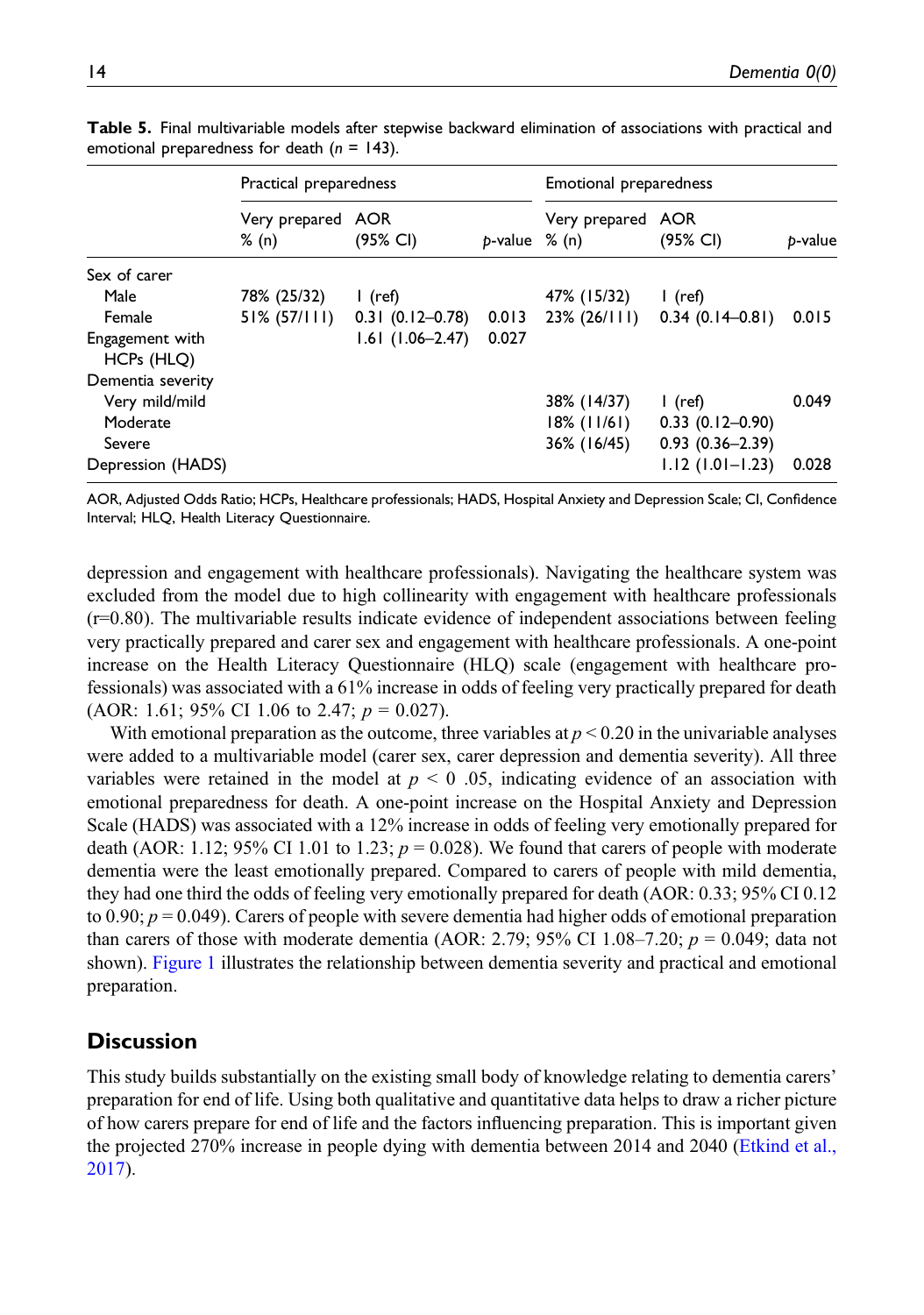

<span id="page-14-0"></span>Figure 1. Emotional and practical preparation for end of life by dementia severity.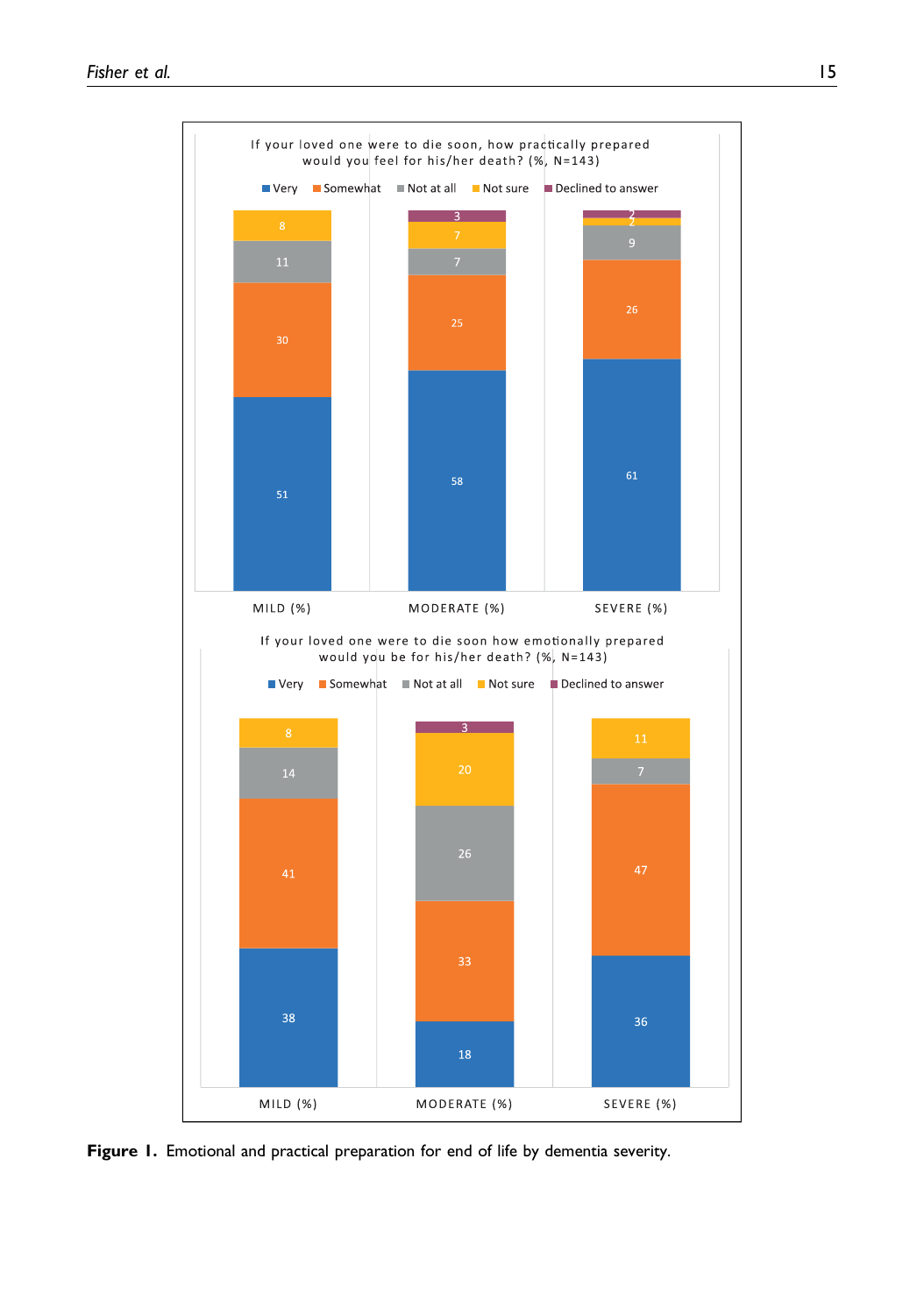Across all stages of dementia, we found that at least 39% of carers were not fully practically prepared and at least 62% were not fully emotionally prepared. There were high levels of uncertainty in how to prepare for the death, carers reported difficulties in accessing support in preparation from healthcare professionals, and female carers were much less likely than male carers to report feeling prepared.

### Do carers feel prepared for end of life and how do they prepare?

Carers found it very difficult to know how to prepare emotionally, and more carers felt practically prepared for death compared to emotionally prepared. There is a need to support carers to prepare emotionally, as improved preparation has been associated with less complicated grief after death ([Hebert, Dang, et al., 2006](#page-19-4); [Schulz et al., 2003\)](#page-21-0). [Supiano et al. \(2020\)](#page-21-1) found that emotional aspects of preparation were associated with improved post-bereavement and grief outcomes, and the findings will inform a pre-bereavement therapy programme.

Carers seemed confident with aspects of practical preparation, especially relating to after bereavement, such as wills and funeral planning, but it was unclear if carers were aware of or understood aspects of medical preparation and types of medical treatment to be refused. Few discussed decisions around nutrition and hydration, antibiotic treatment and hospitalisation. Some carers were reluctant to think ahead to such decisions. This may have been due to uncertainty about the future or could have reflected denial about the progression of dementia. It was difficult to establish which factor had the greatest impact. Whilst not all carers will be faced with such decisions, previous studies have shown a lack of understanding of these issues can lead to uncertainty and conflict between decision makers, including family and medical staff ([Lamahewa et al., 2017;](#page-19-13) [Lawrence](#page-19-14) [et al., 2011\)](#page-19-14). Furthermore, carers' understanding of disease progression has been found to be associated with improved patient comfort when dying [\(van der Steen et al., 2013\)](#page-21-5).

#### What are the characteristics associated with preparation for death in carers?

We found that carers with greater engagement with healthcare professionals were more likely to feel practically prepared. This probably relates to carers' relationships with healthcare professionals throughout the disease course, their ability to have regular meaningful conversations and seek out answers to questions [\(Osborne et al., 2013\)](#page-20-11). Despite this, many carers did not report having end of life discussions with healthcare professionals and many described receiving variable support, both in their day-to-day caring role and specifically in end of life planning. Care home admission was often a key point within the disease progression where protocols were put in place to facilitate end of life planning. However, with increasing dementia severity a key predictor of care home admission [\(Gaugler et al.,](#page-19-15) [2009\)](#page-19-15) intervention at this stage may be too late to involve the person with dementia in discussions.

Carers of those with mild dementia were more emotionally prepared for end of life than those caring for someone with moderate dementia. There are a number of possible explanations for this surprising finding. Carers of someone with mild dementia may have been less likely to have thought ahead to end of life, as reflected in the sub-theme 'uncertainty in dementia progression' and taking each day as it comes. So their self-reported feelings of preparation may not reflect their objective level of preparedness. Alternatively, due to the recency of the diagnosis, death may feel more salient to carers of those with mild dementia, so they may have recently confronted the emotional aspects of ageing and mortality. For those caring for someone with moderate dementia, the focus may be on immediate practical concerns associated with carer burden, such as managing neuropsychiatric symptoms or providing supervision, rather than reflecting emotionally on the situation [\(Chiao et al.,](#page-18-6) [2015](#page-18-6)). This was evident in the sub-theme 'unsure how to prepare for death'.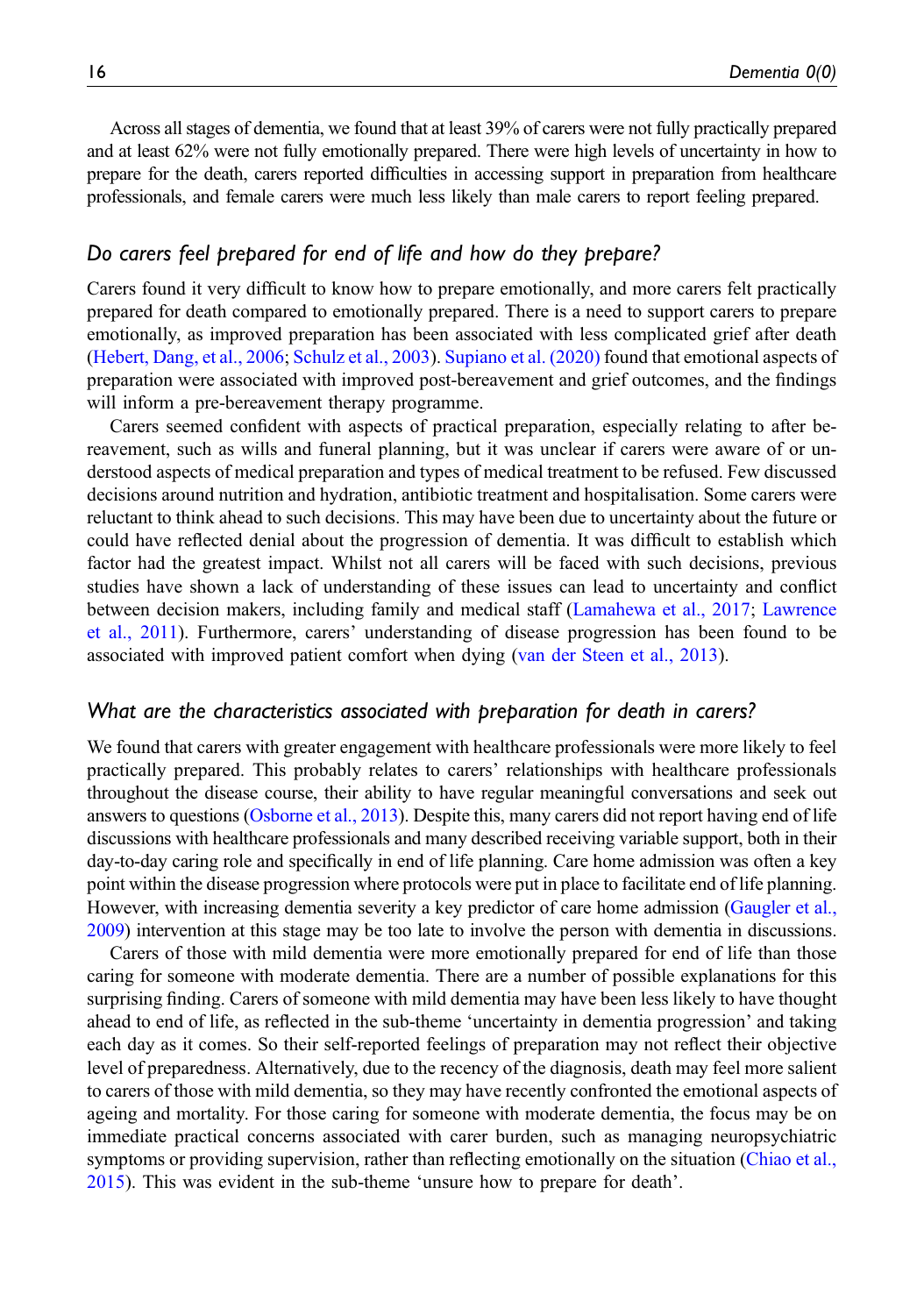There is no universal approach to the timing of information provision, especially given the uncertainty of the prognosis of the condition, which is a barrier to preparation for death (Hovland  $\&$ [Kramer, 2019\)](#page-19-7). However, carers of people with moderate dementia were the least emotionally prepared for death, so this stage may be a suitable time for healthcare professionals to provide information, as carers may be more receptive to support. Given the increased carer burden at this stage, [\(Chiao et al., 2015\)](#page-18-6), carers may also be more likely to seek out information and support. Those with moderate dementia, however, may no longer have capacity to take part in these discussions and arrange documents such as lasting powers of attorney ([Dening et al., 2013](#page-18-7)), so there are important considerations that should be addressed in the earlier stages of the condition.

Formal documentation of end of life care wishes and discussions with healthcare professionals about end of life were not associated with either practical or emotional preparation. Whilst some carers did share examples of perceived good practice, including healthcare professionals documenting wishes at key milestones such as care home admission, many carers described issues with the nature or timing of such discussions, for example the topic was raised without consideration of the emotional impact of the discussion. This reflects previous findings that carers often have to make complex and emotionally demanding decisions on behalf of the person with dementia with little support ([Dening et al., 2012](#page-18-8); [Jones et al., 2019\)](#page-19-16). Our findings suggest that end of life conversations are not routinely taking place at an early stage of the disease as recommended by [NICE \(2018\)](#page-20-16), and that information and support needs relating to end of life are not met throughout the disease course as recommended by the EAPC [\(van der Steen et al., 2014\)](#page-21-2).

Sex had the strongest association with both practical and emotional preparation, with male carers more likely to be prepared than female carers. Previous research has found that female carers are more likely to experience a greater emotional burden than their male counterparts ([Hooyman & Gonyea, 1999;](#page-19-10) [Mackinnon, 2009;](#page-20-14) [Stajduhar, 2003](#page-21-6)). This has been attributed to the emotional importance that female carers place on performing well in the caring role ([Hagedoorn](#page-19-17) [et al., 2002](#page-19-17)), as well as the task-oriented and problem-solving approach often taken by male carers, which enables less emotional involvement compared to females [\(McDonnell & Ryan, 2013;](#page-20-17) [Robinson et al., 2014\)](#page-20-18). This task-oriented approach could be a contributing factor in the higher levels of practical preparedness in male carers. It is also possible that male carers report higher levels of preparedness in order to reflect characteristics perceived as desirable such as self-efficacy and stoicism, and to avoid appearing emotionally vulnerable [\(McDonnell & Ryan, 2013;](#page-20-17) [Robinson et al., 2014](#page-20-18)).

We also found that carers with higher levels of depressive symptoms were more likely to feel emotionally prepared for death than those with lower levels. This finding opposes those of [Hebert,](#page-19-4) [Dang & Schulz \(2006\)](#page-19-4) where carers with more depressive symptoms were less prepared, using the self-report outcome measure of overall death preparedness (not at all vs. somewhat/very much). The authors attributed this to poor quality support at end of life being associated with depression. As our data is cross-sectional, we cannot assess causation. However a possible explanation for this unexpected finding is the depressive symptoms may precede emotional preparation. Carers who have recognised that the death of their relative may be approaching, may be emotionally prepared for that person's death but also feel saddened by this reality.

#### Strengths and limitations

This is the first mixed methods study, to our knowledge, that explores emotional and practical preparation for death in carers of people with all stages of dementia prior to bereavement. However, there are several limitations. There is currently no validated measure of preparedness for death in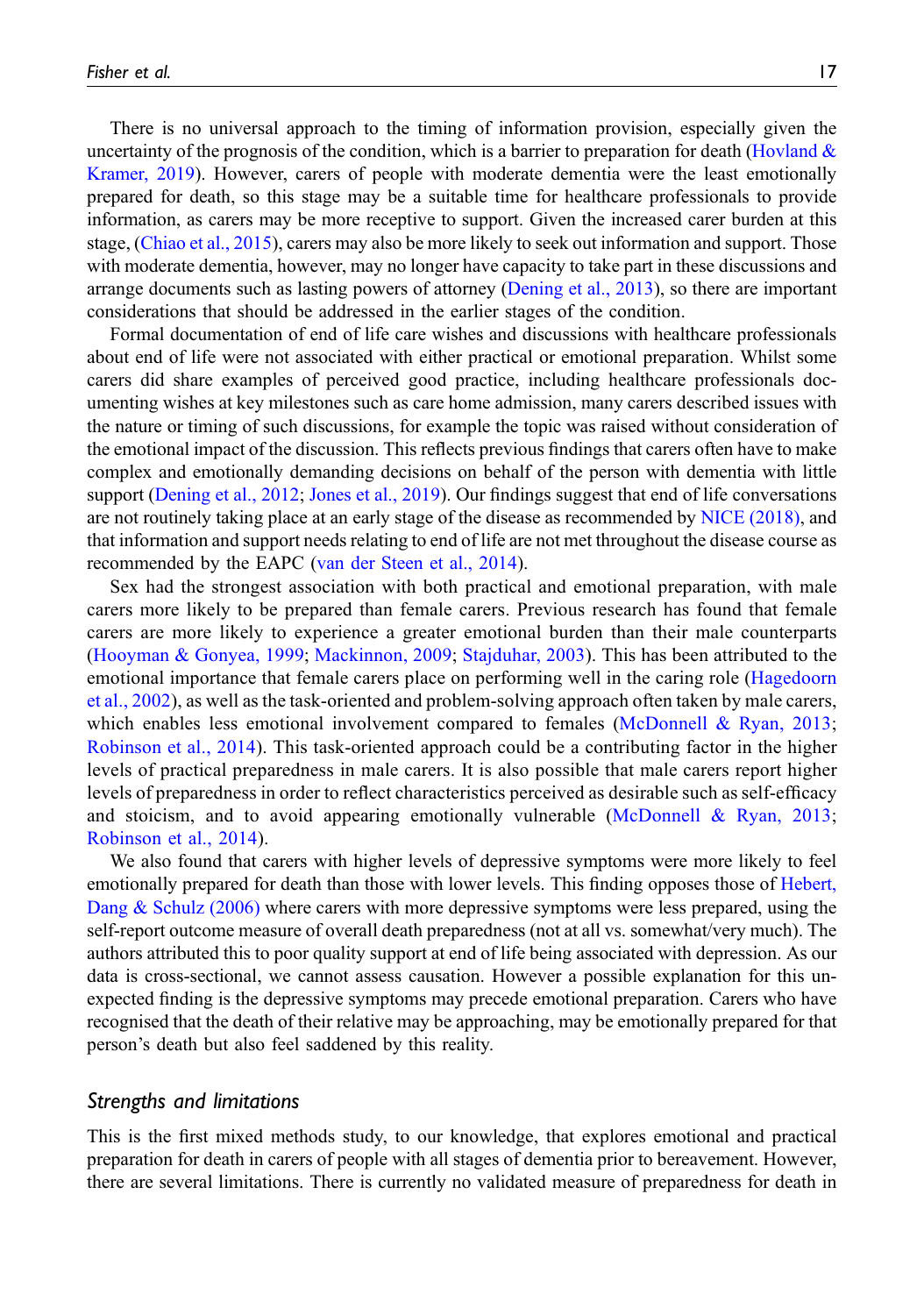carers of people with dementia, so the meaning of preparation may have been interpreted in different ways ([Durepos et al., 2019](#page-19-18)). The outcome could also be reflective of concepts other than death preparedness. For example, the positive association between emotional preparedness and depression could indicate that the emotional preparedness variable was measuring another concept, such as burden or resignation (Meuser & Marwit, 2001).

We had planned to ask a single, previously used question about preparation for end of life ([Hebert, Dang, et al., 2006](#page-19-4); [Schulz et al., 2015](#page-21-3)), however in practice carers struggled to provide a single response to a multitude of thoughts and feelings. We therefore distinguished between emotional and practical preparation to reflect what the initial carers in the study were explaining to us. This enabled us to explore the concept in greater depth given the responses to these two aspects were very different for many carers.

The sample size of 150 is large for a qualitative study. The statistical analyses had the power to accommodate the numbers of covariates, given the number of carers who reported feeling very prepared [\(Peduzzi, et al., 1996](#page-20-12)). But some subgroups were small resulting in large confidence intervals, so a larger sample size would have provided more confidence in the findings. Also, due to small numbers of observations in some preparedness categories, we dichotomised the outcomes for analysis into very prepared and not very prepared. Though the range of response categories was reduced, the rich qualitative data alongside the quantitative outcomes enabled us to explore the complex nature of preparation.

Carers were recruited from a range of locations and services across England and Wales, and the sample was diverse in terms of carer sex, age, deprivation level and relationship to the person with dementia. However, as a non-random sample there is a risk of selection bias. It is possible that those who have given greater consideration to planning for death may have been more likely to volunteer for the study or be put forward by clinical teams.

We found a strong association between sex and death preparedness. We were not able to carry out thematic analysis split by sex to explore sex differences within the data, as the regression analysis followed the qualitative analysis. Future research could investigate what drives the significant disparities between male and female carers' feelings of preparation across both domains.

#### Conclusions and recommendations

Our findings highlight dementia carers' needs for individualised and sensitive support in end of life preparation throughout the disease course. Greater emphasis may need to be placed on emotional preparation, given the difference between levels of emotional and practical preparation. However, more research is needed to understand how carers prepare emotionally for death, and how and when they can be supported to do so. This is important given the link between preparation for death and postbereavement outcomes. Supporting carers and people with dementia to prepare for death is compatible with an approach of living well with dementia and should be a core aspect of the support carers receive.

#### Acknowledgements

The authors would like to thank the carers who took part in the study, the service providers who supported recruitment and Yana Ivanova Kitova and Laura Grover for their support in transcribing interviews.

#### Declaration of conflicting interests

The author(s) declared no potential conflicts of interest with respect to the research, authorship, and/or publication of this article.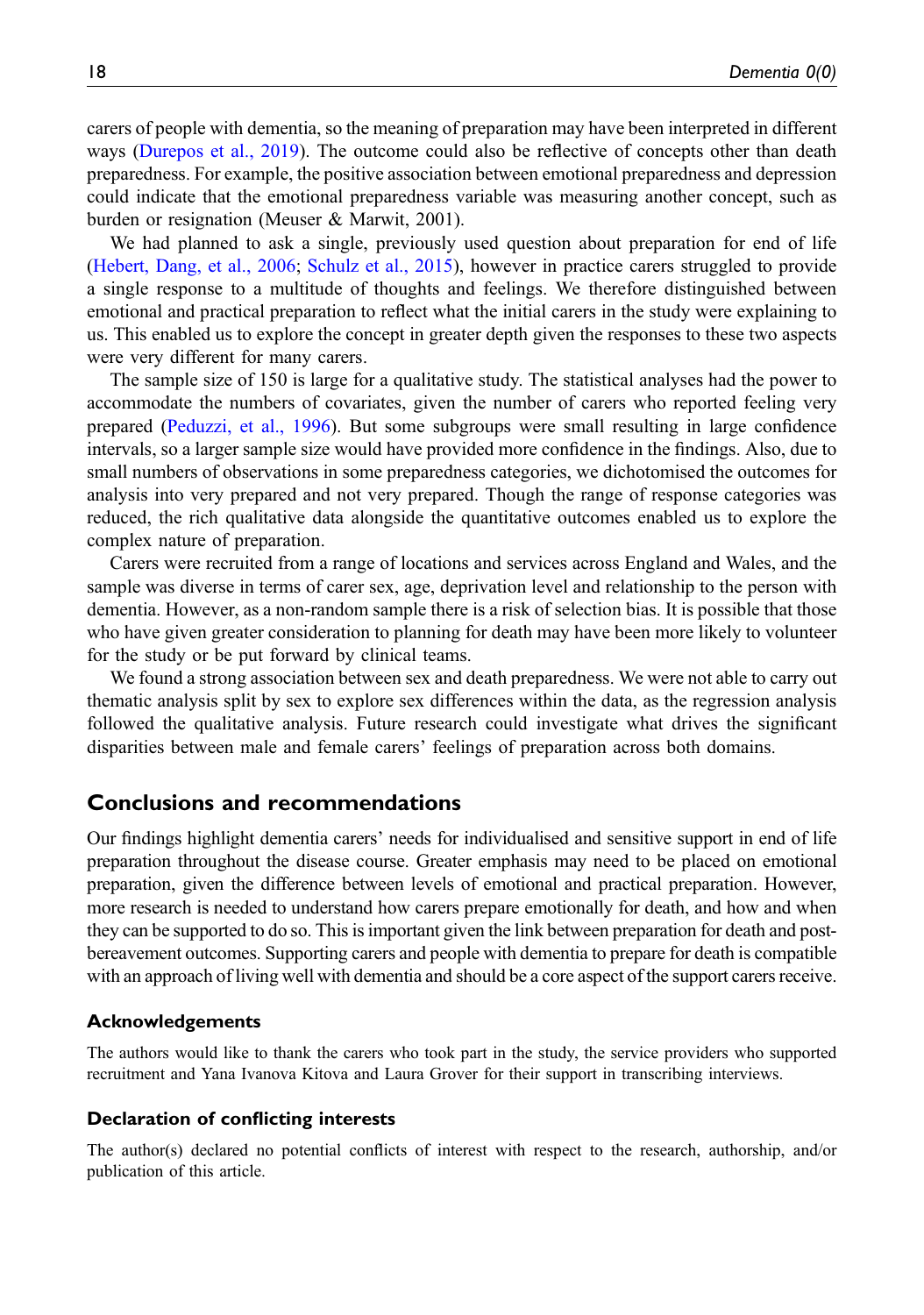#### Funding

The author(s) disclosed receipt of the following financial support for the research, authorship, and/or publication of this article: This study is supported by KM and SC were supported by a Fellowship from Alzheimer's Society, UK (grant number 325: AS-SF-16–004). KA was supported by the Faculty of Medicine, Prince of Songkla University, Thailand. ES and VV are supported by Marie Curie core grant MCCC-FCO-16-U. CC is supported by NIHR Biomedical Research Centre and Camden and Islington NHS Foundation Trust. RJ is supported by UCL. EF completed this study as an MSc student.

#### **Ethics**

The London-South East Research Ethics Committee (reference 17/LO/1881), the University College London Research Ethics Committee (reference 11755/001) and the Health Research Authority (Sponsor Reference Number 17/0477) approved ELPAS.

#### ORCID iDs

Emily Fisher  $\bullet$  <https://orcid.org/0000-0002-8110-8405> Sophie Crawley **b** <https://orcid.org/0000-0001-5714-0563> Claudia Cooper <https://orcid.org/0000-0002-2777-7616> Kanthee Anantapong **b** <https://orcid.org/0000-0003-3190-4355>

#### References

- <span id="page-18-0"></span>Andrews, S, McInerney, F, Toye, C, Parkinson, CA, & Robinson, A (2017). Knowledge of Dementia: Do family members understand dementia as a terminal condition? Dementia, 16(5), 556–575. [https://doi.org/10.1177/](https://doi.org/10.1177/1471301215605630) [1471301215605630](https://doi.org/10.1177/1471301215605630).
- <span id="page-18-2"></span>Annear, MJ, Toye, C, Elliott, KJ, McInerney, F, Eccleston, C, & Robinson, A (2017). Dementia knowledge assessment scale (DKAS): confirmatory factor analysis and comparative subscale scores among an international cohort. BMC Geriatrics, 17(1), 168. [https://doi.org/10.1186/s12877-017-0552-y.](https://doi.org/10.1186/s12877-017-0552-y)
- <span id="page-18-3"></span>Braun, V., & Clarke, V. (2006). Using thematic analysis in psychology. Qualitative Research in Psychology, 3(2), 77–101. [https://doi.org/10.1191/1478088706qp063oa.](https://doi.org/10.1191/1478088706qp063oa)
- Chan, D., Livingston, G., Jones, L., & Sampson, E. L. (2013). Grief reactions in dementia carers: A systematic review. International Journal of Geriatric Psychiatry, 28(1), 1–17. <https://doi.org/10.1002/gps.3795>.
- <span id="page-18-6"></span>Chiao, CY, Wu, HS, & Hsiao, CY (2015). Caregiver burden for informal caregivers of patients with dementia: A systematic review. Int Nurs Rev, 62(3), 340-50. <https://doi.org/10.1111/inr.12194>.
- <span id="page-18-5"></span>Davies, N, Maio, L, Rait, G, & Iliffe, S (2014). Quality end-of-life care for dementia: What have family carers told us so far? A narrative synthesis. Palliat Med, 28(7), 919–930. [https://doi.org/10.1177/0269216314526766.](https://doi.org/10.1177/0269216314526766)
- <span id="page-18-8"></span>Dening, KH, Greenish, W, Jones, L, Mandal, U, & Sampson, EL (2012). Barriers to providing end-of-life care for people with dementia: a whole-system qualitative study. BMJ Supportive & Palliative Care, 2(2), 103–7. <https://doi.org/10.1136/bmjspcare-2011-000178>
- <span id="page-18-7"></span>Dening, KH, Jones, L, & Sampson, EL (2013). Preferences for end-of-life care: a nominal group study of people with dementia and their family carers. *Palliat Med, 27(5)*, 409–17. [https://doi.org/10.1177/0269216312464094.](https://doi.org/10.1177/0269216312464094)
- <span id="page-18-1"></span>Dickinson, C, Bamford, C, Exley, C, Emmett, C, Hughes, J, & Robinson, L (2013). Planning for tomorrow whilst living for today: the views of people with dementia and their families on advance care planning. International Psychogeriatrics, 25(12), 2011–21. <https://doi.org/10.1017/S1041610213001531>.
- <span id="page-18-4"></span>Dormann, C. F., Elith, J., Bacher, S., Buchmann, C., Carl, G., Carré, G., Marquéz, J. R. G., Gruber, B., Lafourcade, B., Leitão, P. J., Münkemüller, T., McClean, C., Osborne, P. E., Reineking, B., Schroder, B., ¨ Skidmore, A. K., Zurell, D., & Lautenbach, S. 2013). Collinearity: a review of methods to deal with it and a simulation study evaluating their performance. Ecography,  $36(1)$ ,  $27-46$ . [https://doi.org/10.1111/j.1600-](https://doi.org/10.1111/j.1600-0587.2012.07348.x) [0587.2012.07348.x.](https://doi.org/10.1111/j.1600-0587.2012.07348.x)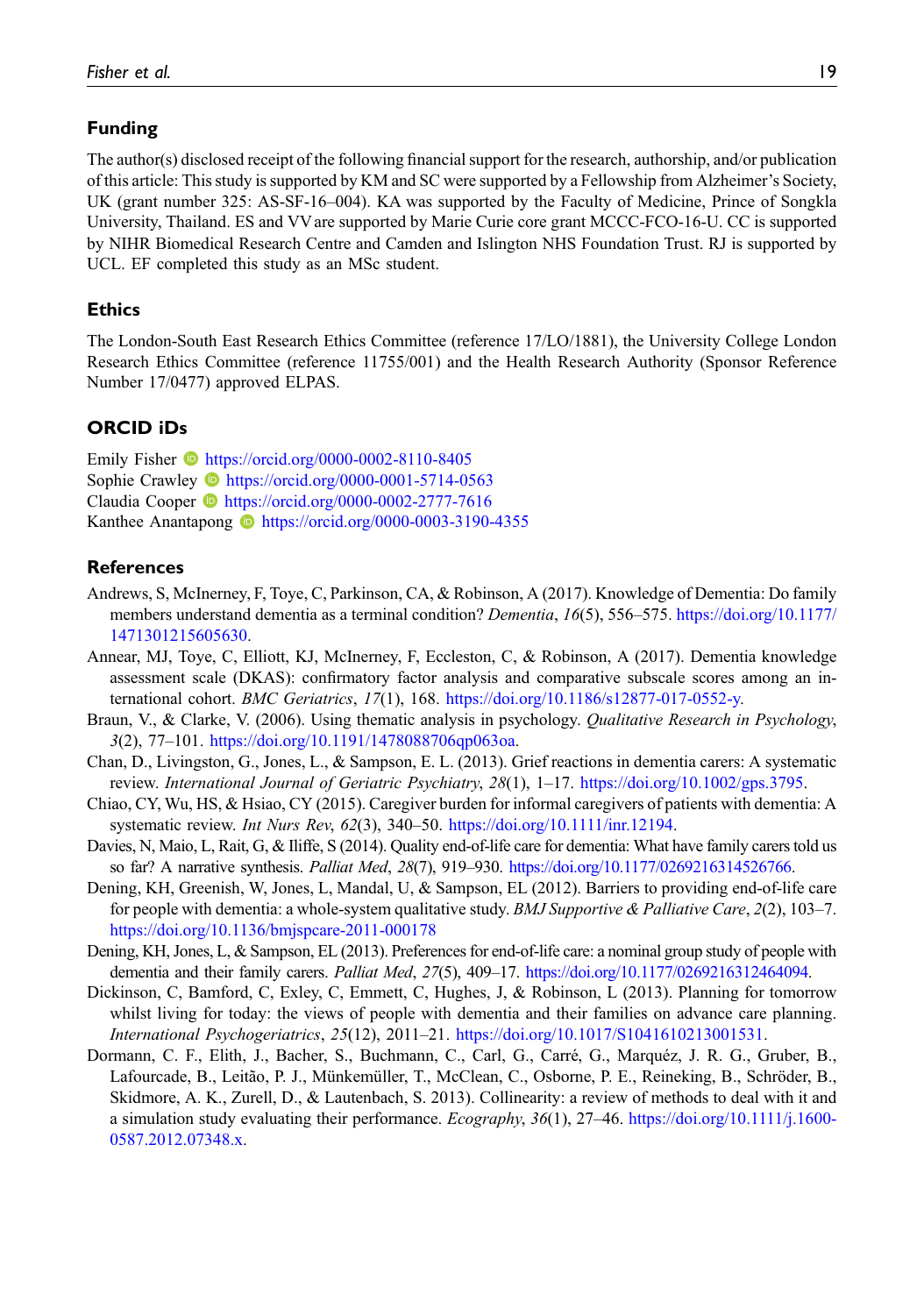- <span id="page-19-18"></span>Durepos, P., Ploeg, J., Akhtar-Danesh, N., Sussman, T., Orr, E., & Kaasalainen, S. (2019). Caregiver preparedness for death in dementia: an evaluation of existing tools. Aging & Mental Health, 24(10), 1671–1680. <https://doi.org/10.1080/13607863.2019.1622074>.
- <span id="page-19-1"></span>Durepos, P., Sussman, T., Ploeg, J., Akhtar-Danesh, N., Punia, H., & Kaasalainen, S. (2018). What Does Death Preparedness Mean for Family Caregivers of Persons With Dementia? American Journal of Hospice and Palliative Medicine®, 36(5), 436-446. [https://doi.org/10.1177/1049909118814240.](https://doi.org/10.1177/1049909118814240)
- <span id="page-19-12"></span>Etkind, SN, Bone, AE, Gomes, B, Lovell, N, Evans, CJ, Higginson, IJ, & Murtagh, FEM (2017). How many people will need palliative care in 2040? Past trends, future projections and implications for services. BMC Medicine, 15(1), 102. [https://doi.org/10.1186/s12916-017-0860-2.](https://doi.org/10.1186/s12916-017-0860-2)
- <span id="page-19-8"></span>Fereday, J., & Muir-Cochrane, E. (2006). Demonstrating rigor using thematic analysis: A hybrid approach of inductive and deductive coding and theme development. International Journal of Qualitative Methods, 5(1), 80–92. <https://doi.org/10.1177/160940690600500107>.
- <span id="page-19-15"></span>Gaugler, JE, Yu, F, Krichbaum, K, & Wyman, JF (2009). Predictors of nursing home admission for persons with dementia. Medical Care, 47(2), 191-8. [https://doi.org/10.1097/MLR.0b013e31818457ce.](https://doi.org/10.1097/MLR.0b013e31818457ce)
- <span id="page-19-9"></span>Gilgun, J. F. (2014). Writing up qualitative research *The Oxford handbook of qualitative research[https://doi.org/](https://doi.org/10.1093/oxfordhb/9780199811755.013.032)* [10.1093/oxfordhb/9780199811755.013.032](https://doi.org/10.1093/oxfordhb/9780199811755.013.032).
- <span id="page-19-17"></span>Hagedoorn, M, Sanderman, R, Buunk, BP, & Wobbes, T (2002). Failing in spousal caregiving: The 'identityrelevant stress' hypothesis to explain sex differences in caregiver distress. British Journal of Health Psychology, 7(Part 4), 481–494. <https://doi.org/10.1348/135910702320645435>.
- <span id="page-19-4"></span>Hebert, RS, Dang, Q, & Schulz, R (2006). Preparedness for the death of a loved one and mental health in bereaved caregivers of patients with dementia: findings from the REACH study. Journal of Palliative Medicine, 9, 3, 683–93. <https://doi.org/10.1089/jpm.2006.9.683>.
- <span id="page-19-2"></span>Hebert, RS, Prigerson, HG, Schulz, R, & Arnold, RM (2006). Preparing caregivers for the death of a loved one: a theoretical framework and suggestions for future research. Journal of Palliative Medicine, 9(5), 1164–71. [https://doi.org/10.1089/jpm.2006.9.1164.](https://doi.org/10.1089/jpm.2006.9.1164)
- <span id="page-19-3"></span>Henriksson, A, & Arestedt, K (2013). Exploring factors and caregiver outcomes associated with feelings of preparedness for caregiving in family caregivers in palliative care: a correlational, cross-sectional study. Palliat Med, 27(7), 639–46. <https://doi.org/10.1177/0269216313486954>.
- <span id="page-19-6"></span>Hirschman, KB, Kapo, JM, & Karlawish, JH (2008). Identifying the factors that facilitate or hinder advance planning by persons with dementia. Alzheimer Disease and Associated Disorders, 22(3), 293–8. [https://doi.](https://doi.org/10.1097/WAD.0b013e318169d669) [org/10.1097/WAD.0b013e318169d669.](https://doi.org/10.1097/WAD.0b013e318169d669)
- <span id="page-19-10"></span>Hooyman, NR, & Gonyea, JG (1999). A feminist model of family care: Practice and policy directions. Journal of Women & Aging,  $11(2-3)$ , 149-69. https://doi.org/10.1300/J074v11n02 11.
- <span id="page-19-5"></span>Hovland-Scafe, CA, & Kramer, BJ (2016). Preparedness for Death: How Caregivers of Elders With Dementia Define and Perceive its Value. Gerontologist, 57(6), 1093–1102. <https://doi.org/10.1093/geront/gnw092>.
- <span id="page-19-7"></span>Hovland, CA, & Kramer, BJ (2019). Barriers and Facilitators to Preparedness for Death: Experiences of Family Caregivers of Elders with Dementia. Journal of Social Work in End-of-life & Palliative Care, 15(1), 55–74. [https://doi.org/10.1080/15524256.2019.1595811.](https://doi.org/10.1080/15524256.2019.1595811)
- <span id="page-19-11"></span>Hughes, CP, Berg, L, Danziger, WL, Coben, LA, & Martin, RL 1982). A new clinical scale for the staging of dementia. British Journal of Psychiatry, 140, 566–72. <https://doi.org/10.1192/bjp.140.6.566>.
- <span id="page-19-16"></span>Jones, K, Birchley, G, Huxtable, R, Clare, L, Walter, T, & Dixon, J (2019). End of Life Care: A Scoping Review of Experiences of Advance Care Planning for People with Dementia. Dementia, 18(3), 825–845. [https://doi.](https://doi.org/10.1177/1471301216676121) [org/10.1177/1471301216676121.](https://doi.org/10.1177/1471301216676121)
- <span id="page-19-13"></span>Lamahewa, K., Mathew, R., Iliffe, S., Wilcock, J., Manthorpe, J., Sampson, E. L., & Davies, N. (2017). A qualitative study exploring the difficulties influencing decision-making at the end-of-life for people with dementia. Health Expectations, 21(1), 118–127. [https://doi.org/10.1111/hex.12593.](https://doi.org/10.1111/hex.12593)
- <span id="page-19-14"></span>Lawrence, V, Samsi, K, Murray, J, Harari, D, & Banerjee, S (2011). Dying well with dementia: qualitative examination of end-of-life care. Br J Psychiatry, 199(5), 417-22. [https://doi.org/10.1192/bjp.bp.111.](https://doi.org/10.1192/bjp.bp.111.093989) [093989](https://doi.org/10.1192/bjp.bp.111.093989).
- <span id="page-19-0"></span>Lewis, F., Karlsberg Schaffer, S., Sussex, J., O'Neill, P., & Cockcroft, L. (2014). The trajectory of dementia in the UK-making a difference. Office of Health Economics Consulting Reports.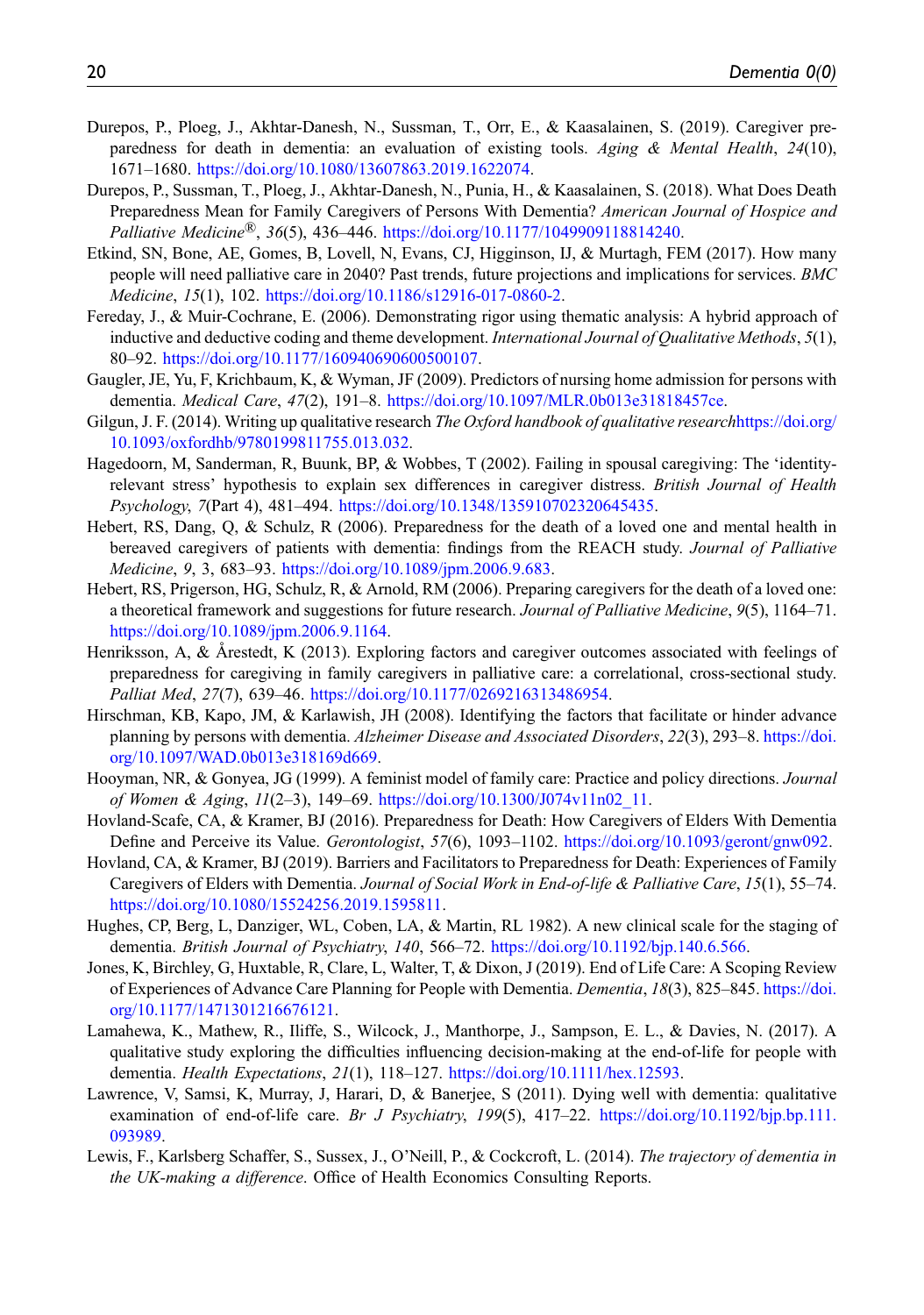- <span id="page-20-1"></span>Lindauer, A, & Harvath, TA (2014). Pre-death grief in the context of dementia caregiving: a concept analysis. J Adv Nurs, 70(10), 2196–207. [https://doi.org/10.1111/jan.12411.](https://doi.org/10.1111/jan.12411)
- <span id="page-20-4"></span>Livingston, G, Leavey, G, Manela, M, Livingston, D, Rait, G, Sampson, E, Bavishi, S, Shahriyarmolki, K, & Cooper, C 2010). Making decisions for people with dementia who lack capacity: qualitative study of family cares in UK. Bmj: British Medical Journal, 341, c4184–84. <https://doi.org/10.1136/bmj.c4184>.
- <span id="page-20-5"></span>Livingston, G, Pitfield, C, Morris, J, Manela, M, Lewis-Holmes, E, & Jacobs, H (2012). Care at the end of life for people with dementia living in a care home: A qualitative study of staff experience and attitudes. Int J Geriatr Psychiatry, 27(6), 643–50. [https://doi.org/10.1002/gps.2772.](https://doi.org/10.1002/gps.2772)
- <span id="page-20-14"></span>Mackinnon, CJ (2009). Applying feminist, multicultural, and social justice theory to diverse women who function as caregivers in end-of-life and palliative home care. Palliative & Supportive Care, 7(4), 501–12. <https://doi.org/10.1017/s1478951509990514>.
- <span id="page-20-9"></span>Marwit, SJ, & Meuser, TM (2005). Development of a short form inventory to assess grief in caregivers of dementia patients. Death Studies, 29(3), 191–205. <https://doi.org/10.1080/07481180590916335>.
- <span id="page-20-17"></span>McDonnell, E., & Ryan, A. A. (2014). The experience of sons caring for a parent with dementia. Dementia, 13(6), 788–802. [https://doi.org/10.1177/1471301213485374.](https://doi.org/10.1177/1471301213485374)
- <span id="page-20-15"></span>McLeod-Sordjan, R (2014). Death preparedness: a concept analysis. Journal of Advanced Nursing, 70(5), 1008–19. <https://doi.org/10.1111/jan.12252>.
- Meuser, TM, & Marwit, SJ (2001). A comprehensive, stage-sensitive model of grief in dementia caregiving. Gerontologist, 41(5), 658–70. [https://doi.org/10.1093/geront/41.5.658.](https://doi.org/10.1093/geront/41.5.658)
- <span id="page-20-6"></span>Moore, KJ, Goodison, H, & Sampson, EL (2019). The role of the memory service in helping carers to prepare for end of life: A mixed methods study. Int J Geriatr Psychiatry, 34(2), 360–368. <https://doi.org/10.1002/gps.5034>.
- <span id="page-20-8"></span>Moore, K. J., Crawley, S., Vickerstaff, V., Cooper, C., King, M., & Sampson, E. L. (2020). Is preparation for end of life associated with pre-death grief in caregivers of people with dementia?. International psychogeriatrics, 32(6), 753–673. [https://doi.org/10.1017/S1041610220000289](http://dx.doi.org/https://doi.org/10.1017/S1041610220000289).
- <span id="page-20-10"></span>Morri, JC (1993). The Clinical Dementia Rating (CDR): current version and scoring rules. Neurology, 43(11), 2412–4. [https://doi.org/10.1212/wnl.43.11.2412-a.](https://doi.org/10.1212/wnl.43.11.2412-a)
- <span id="page-20-16"></span>National Institute for Health and Care Excellence (2018). Dementia: Assessment, management and support for people living with dementia and their carers. [https://www.nice.org.uk/guidance/ng97.](https://www.nice.org.uk/guidance/ng97)
- <span id="page-20-2"></span>Office for National Statistics (2018). Deaths registered in England and Wales, 2017. Series DR [https://www.ons.gov.uk/](https://www.ons.gov.uk/peoplepopulationandcommunity/birthsdeathsandmarriages/deaths/bulletins/deathsregisteredinenglandandwalesseriesdr/2017#dementia-and-alzheimer-disease-remained-the-leading-cause-of-death-in-2017) [peoplepopulationandcommunity/birthsdeathsandmarriages/deaths/bulletins/deathsregisteredinenglandandwalesseriesdr/](https://www.ons.gov.uk/peoplepopulationandcommunity/birthsdeathsandmarriages/deaths/bulletins/deathsregisteredinenglandandwalesseriesdr/2017#dementia-and-alzheimer-disease-remained-the-leading-cause-of-death-in-2017) [2017#dementia-and-alzheimer-disease-remained-the-leading-cause-of-death-in-2017](https://www.ons.gov.uk/peoplepopulationandcommunity/birthsdeathsandmarriages/deaths/bulletins/deathsregisteredinenglandandwalesseriesdr/2017#dementia-and-alzheimer-disease-remained-the-leading-cause-of-death-in-2017).
- <span id="page-20-11"></span>Osborne, RH, Batterham, RW, Elsworth, GR, Hawkins, M, & Buchbinder, R (2013). The grounded psychometric development and initial validation of the Health Literacy Questionnaire (HLQ). BMC Public Health, 13, 658. <https://doi.org/10.1186/1471-2458-13-658>.
- <span id="page-20-12"></span>Peduzzi, P, Concato, J, Kemper, E, Holford, TR, & Feinstein, AR (1996). A simulation study of the number of events per variable in logistic regression analysis. Journal of Clinical Epidemiology, 49(12), 1373–9. [https://](https://doi.org/10.1016/s0895-4356(96)00236-3) [doi.org/10.1016/s0895-4356\(96\)00236-3](https://doi.org/10.1016/s0895-4356(96)00236-3).
- <span id="page-20-13"></span>Pinquart, M., & SOrensen, S. (2002). Preparation for Death and Preparation for Care in Older Community-Dwelling Adults. OMEGA - Journal of Death and Dying, 45(1), 69–88. <https://doi.org/10.2190/5K9J-C320-22LQ-KPH6>.
- <span id="page-20-3"></span>Prigerson, HG, Horowitz, MJ, Jacobs, SC, Parkes, CM, Aslan, M, Goodkin, K, Raphael, B, Marwit, SJ, Wortman, C, Neimeyer, RA, Bonanno, GA, Bonanno, G, Block, SD, Kissane, D, Boelen, P, Maercker, A, Litz, BT, Johnson, JG, First, MB, & Maciejewski, PK 2009). Prolonged grief disorder: psychometric validation of criteria proposed for DSM-V and ICD-11. Plos Medicine, 6(8), e1000121. [https://doi.org/10.](https://doi.org/10.1371/journal.pmed.1000121) [1371/journal.pmed.1000121](https://doi.org/10.1371/journal.pmed.1000121).
- <span id="page-20-0"></span>Prince, M., Knapp, M., Guerchet, M., McCrone, P., Prina, M., Comas-Herrera, A., & Salimkumar, D. (2014). Dementia UK update (2nd edition).Retrieved from
- <span id="page-20-18"></span>Robinson, CA, Bottorff, JL, Pesut, B, Oliffe, JL, & Tomlinson, J (2014). The male face of caregiving: A scoping review of men caring for a person with dementia. American Journal of Men's Health, 8(5), 409–26. [https://](https://doi.org/10.1177/1557988313519671) [doi.org/10.1177/1557988313519671](https://doi.org/10.1177/1557988313519671).
- <span id="page-20-7"></span>Saini, G, Sampson, EL, Davis, S, Kupeli, N, Harrington, J, Leavey, G, Nazareth, I, Jones, L, & Moore, KJ 2016). An ethnographic study of strategies to support discussions with family members on end-of-life care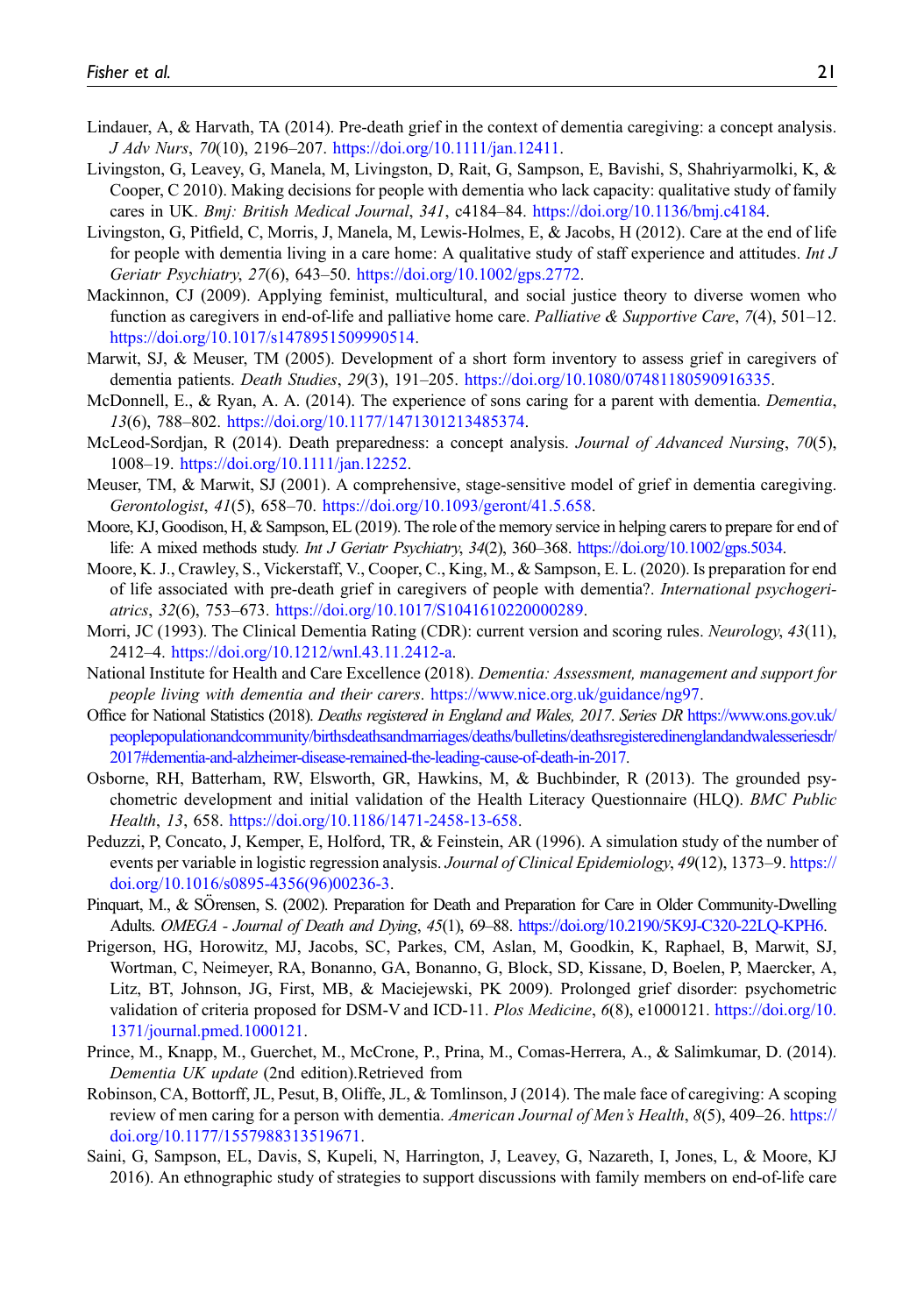for people with advanced dementia in nursing homes. BMC Palliat Care, 15(1), 55. [https://doi.org/10.1186/](https://doi.org/10.1186/s12904-016-0127-2) [s12904-016-0127-2.](https://doi.org/10.1186/s12904-016-0127-2)

- <span id="page-21-3"></span>Schulz, R, Boerner, K, Klinger, J, & Rosen, J (2015). Preparedness for death and adjustment to bereavement among caregivers of recently placed nursing home residents. Journal of Palliative Medicine, 18(2), 127–33. <https://doi.org/10.1089/jpm.2014.0309>.
- <span id="page-21-0"></span>Schulz, R, Mendelsohn, AB, Haley, WE, Mahoney, D, Allen, RS, Zhang, S, Thompson, L, & Belle, SH (2003). End-of-life care and the effects of bereavement on family caregivers of persons with dementia. N Engl J Med, 349(20), 1936–42. [https://doi.org/10.1056/NEJMsa035373.](https://doi.org/10.1056/NEJMsa035373)
- <span id="page-21-6"></span>Stajduhar, KI (2003). Examining the perspectives of family members involved in the delivery of palliative care at home. Journal of Palliative Care, 19(1), 27-35. [https://doi.org/10.1177/082585970301900106.](https://doi.org/10.1177/082585970301900106)
- <span id="page-21-1"></span>Supiano, KP, Luptak, M, Andersen, T, Beynon, C, Iacob, E, & Wong, B (2020). If we knew then what we know now: The preparedness experience of pre-loss and post-loss dementia caregivers. Death Studies, 1–12. [https://doi.org/10.1080/07481187.2020.1731014.](https://doi.org/10.1080/07481187.2020.1731014)
- Toye, C, Lester, L, Popescu, A, McInerney, F, Andrews, S, & Robinson, AL (2014). Dementia Knowledge Assessment Tool Version Two: development of a tool to inform preparation for care planning and delivery in families and care staff. *Dementia, 13*(2), 248–56. [https://doi.org/10.1177/1471301212471960.](https://doi.org/10.1177/1471301212471960)
- <span id="page-21-5"></span>van der Steen, JT, Onwuteaka-Philipsen, BD, Knol, DL, Ribbe, MW, & Deliens, L (2013). Caregivers' understanding of dementia predicts patients' comfort at death: a prospective observational study. BMC Medicine, 11, 105. <https://doi.org/10.1186/1741-7015-11-105>.
- <span id="page-21-2"></span>van der Steen, JT, Radbruch, L, Hertogh, CM, de Boer, ME, Hughes, JC, Larkin, P, Francke, AL, Jünger, S, Gove, D, Firth, P, Koopmans, RT, & Volicer, L 2014). White paper defining optimal palliative care in older people with dementia: a Delphi study and recommendations from the European Association for Palliative Care. Palliat Med, 28(3), 197–209. [https://doi.org/10.1177/](https://doi.org/10.1177/0269216313493685) [0269216313493685.](https://doi.org/10.1177/0269216313493685)
- <span id="page-21-4"></span>Zigmond, AS, & Snaith, RP (1983). The hospital anxiety and depression scale. Acta Psychiatr Scand, 67(6), 361–70. <https://doi.org/10.1111/j.1600-0447.1983.tb09716.x>.

# Appendix

#### **Abbreviations**

| <b>CDR</b>   | Clinical Dementia Rating                          |
|--------------|---------------------------------------------------|
| <b>DKAS</b>  | Dementia Knowledge Assessment Scale               |
| <b>DNAR</b>  | Do Not Attempt Resuscitation                      |
| EAPC         | European Association for Palliative Care          |
| <b>EOLC</b>  | End of life care                                  |
| <b>HADS</b>  | Hospital Anxiety and Depression Scale             |
| <b>HCP</b>   | Healthcare professional                           |
| <b>HLO</b>   | Health Literacy Questionnaire                     |
| <b>MMCGI</b> | Marwit-Meuser Carer Grief Inventory               |
| <b>NHS</b>   | National Health Service                           |
| <b>NICE</b>  | National Institute for Health and Care Excellence |

Emily Fisher (MSc) is the Programme Manager for CST-International programme and a PhD student at UCL, exploring implementation of psychosocial interventions for dementia. She has an MSc in Dementia from UCL, and previous experience in national charities in the dementia and ageing sector in the UK.